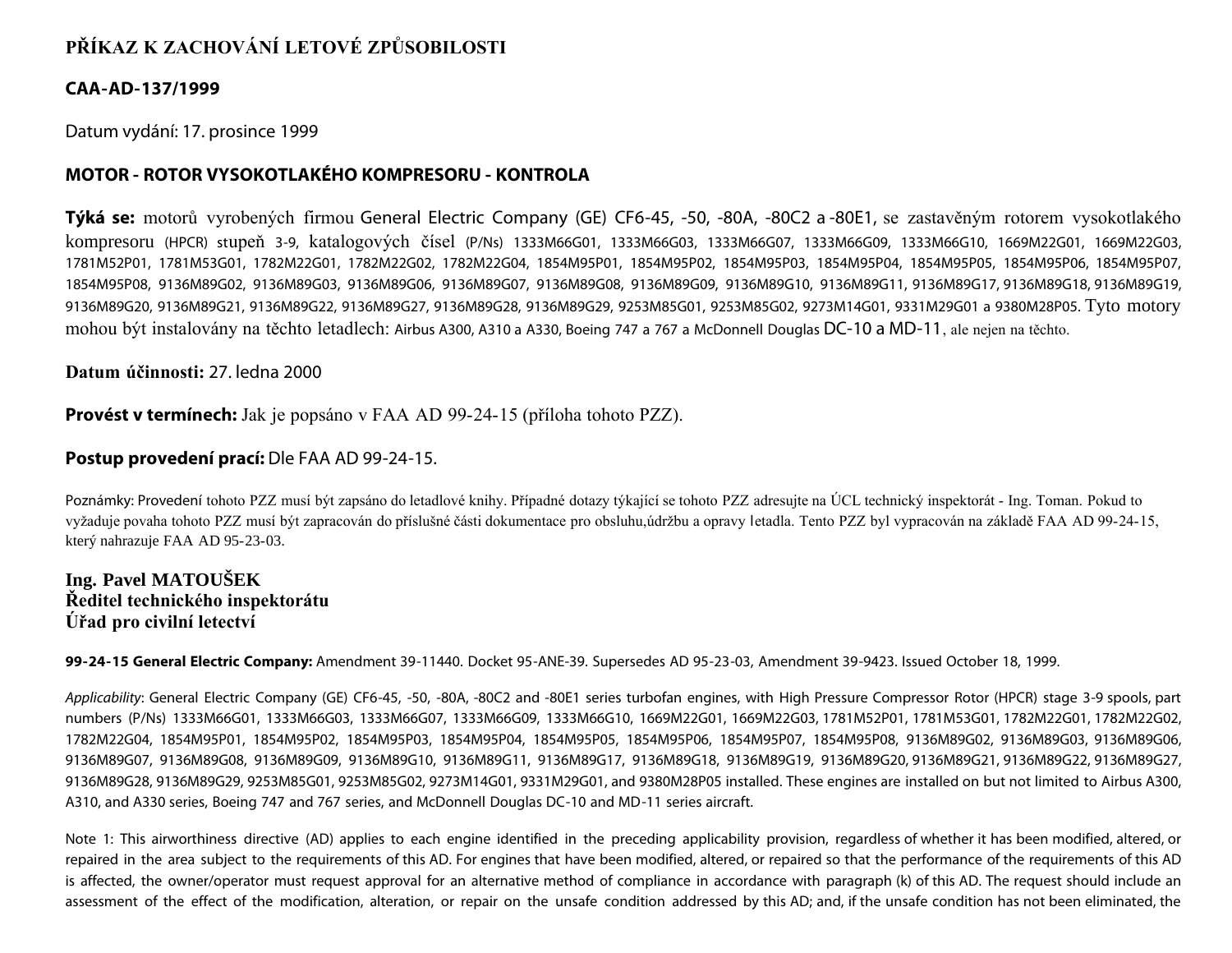request should include specific proposed actions to address it.

*Compliance*: Required as indicated, unless accomplished previously.

To prevent HPCR stage 3-9 spool cracking and separation, which can result in an uncontained engine failure and aircraft damage, accomplish the following:

## Abbreviations

(a) For the purpose of this AD, the following abbreviations apply:

(1) Cycles Since New (CSN). (2) Cycles Since Last Inspection (CSLI). (3) Cycles At Last Inspection (CALI). (4) Engine Shop Visit (ESV).

Note 2: Paragraph (b) of this AD is only applicable to GE CF6-45/50 series engines. Paragraph (c) of this AD is only applicable to GE CF6-80A series engines. Paragraph (d) of this AD is only applicable to GE CF6-80C2 series engines. Paragraph (e) of this AD is only applicable to GE CF6-80E1 series engines.

## CF6-45/50 series engines

(b) For HPCR stages 3-9 spools installed in CF6-45/50 series engines, eddy current and ultrasonic inspect for cracks as follows:

(1) Eddy current and ultrasonic inspect for cracks HPCR stage 3-9 spools with P/Ns 9136M89G02, 9136M89G03, 9136M89G06 , 9136M89G07, 9136M89G08, 9136M89G09, 9136M89G17, 9136M89G18, 9136M89G19, 9136M89G21, 9136M89G22, 9136M89G27, 9136M89G29, 9253M85G01, 9253M85G02, 9273M14G01, and 9331M29G01, installed in GE CF6-45/-50 series engines, as follows:

#### Dovetail Slot Bottom Inspection

(i) For HPCR stage 3-9 spools that have not been previously inspected using the procedures in GE CF6-50 Alert Service Bulletin (ASB) No. 72-A1157, Revision 1, dated October 28, 1999 or any earlier version of this SB, perform eddy current and ultrasonic inspections in accordance with GE CF6-50 ASB No. 72-A1157, Revision 1, dated October 28, 1999, at the next piece-part exposure after 1,000 CSN

(ii) For HPCR stage 3-9 spools with P/Ns 9136M89G08, 9253M85G02, 9273M14G01, and 9331M29G01 with Serial Numbers (S/Ns) listed in Table 801 of GE CF6-50 Shop Manual GEK50481, section 05-11-02 Time Limits, and with P/Ns 9136M89G02 and 9136M89G06, that have been previously inspected using the procedures in GE CF6-50 ASB No. 72- A1157, Revision 1, dated October 28, 1999 or any earlier version of this ASB, perform repeat inspections in accordance with GE CF6-50 ASB No 72-A1157, Revision 1, dated October 28, 1999, at piece-part exposure after 1,000 CSLI and 3,500 CSN.

## Web and Web-to-Hub Transition Area Inspection

(iii) For HPCR stage 3-9 spools that have not been previously inspected using the procedures in GE CF6-50 ASB No. 72-A1131, Revision 2, dated October 28, 1999 or any earlier version of this ASB, perform eddy current and ultrasonic inspections in accordance with GE CF6-50 ASB No. 72-A1131, Revision 2, dated October 28, 1999, at the next piece-part exposure after 1,000 CSN.

(iv) Remove from service, prior to further flight, HPCR stage 3-9 spools that equal or exceed the reject criteria established by ASB No. 72-A1157, Revision 1, dated October 28, 1999, or ASB No. 72-A1131, Revision 2, dated October 28, 1999, as applicable, and replace with a serviceable part.

Spools Manufactured from 16-inch Diameter Billet Forgings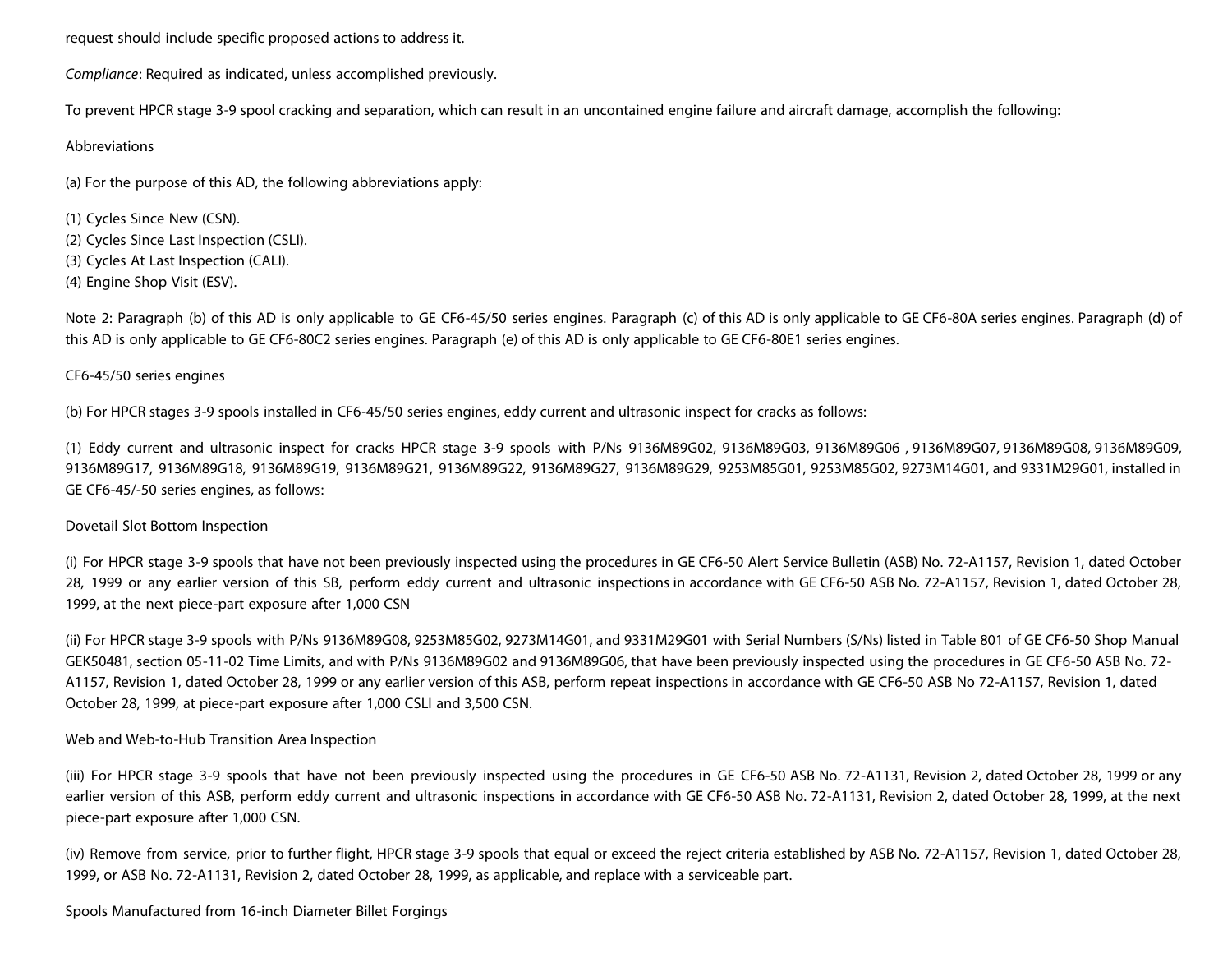(2) Eddy current and ultrasonic inspect for cracks HPCR stage 3-9 spools with P/Ns 9136M89G08, 9253M85G02, 9273M14G01, and 9331M29G01 with Serial Numbers (S/Ns) listed in Table 801 of GE CF6-50 Shop Manual GEK50481, section 05-11-02 Time Limits, and with P/Ns 9136M89G02 and 9136M89G06 installed in GE CF6-45/-50 series engines. Perform the inspections in accordance with GE CF6-50 ASB No. 72-A1108, Revision 3, dated November 12, 1999, as follows:

(i) For HPCR stage 3-9 spools that have not been previously inspected using the procedures in GE Service Bulletin (SB) No. 72-888, Revision 6, dated December 22, 1995; or SB No. 72-1000, Revision 3, dated December 22, 1995; or ASB No. 72-A1108, Revision 3, dated November 12, 1999, or any earlier versions of these SBs, inspect at the first piecepart exposure after 1,000 CSN but prior to accumulating 3,500 CSN, or prior to exceeding 30 days from the effective date of this AD, whichever occurs later.

(ii) For HPCR stage 3-9 spools that have been previously inspected using the procedures in GE SB No. 72-888, Revision 6, dated December 22, 1995; or SB No. 72-1000, Revision 3, dated December 22, 1995; or ASB No. 72-A1108, Revision 3, dated November 12, 1999, or any earlier versions of these SBs, perform repeat inspections at the earliest occurrence of the requirements of Table 1, 2, or 3 of this AD, as applicable, based on elapsed calendar time from the effective date of this AD, as specified in paragraph (b)(2)(v) of this AD.

Table 1 (reference paragraphs (b)(2)(ii),(iii),(v))

First piece-part exposure after both 1,000 CSLI and 3,500 CSN, but not later than the first ESV after both 2,000 CSLI and 3,500 CSN, and before 3,500 CSLI.

Table 2 (reference paragraphs (b)(2)(ii),(iii),(v))

First piece-part exposure after both 1,000 CSLI and 3,500 CSN, but not later than the first ESV after both 2,000 CSLI and 3,500 CSN, and before:

3,500 CSLI, if spool CALI is 0 - 6,500, or 9,500 CSN, if spool CALI is 6,501 - 7,000, or 2,500 CSLI, if spool CALI is 7,001 - 8,000, or 10,500 CSN, if spool CALI is 8,001- 8,500, or 2,000 CSLI, if spool CALI is greater than 8,500.

Table 3 (reference paragraphs (b)(2)(ii),(iii),(v))

First piece-part exposure after both 1,000 CSLI and 3,500 CSN, but not later than the first ESV after both 2,000 CSLI and 3,500 CSN, and before:

3,500 CSLI, if spool CALI is 0 - 5,000, or 8,500 CSN, if spool CALI is 5,001 - 5,500, or 3,000 CSLI, if spool CALI is 5,501 - 6,500, or 9,500 CSN, if spool CALI is 6,501 - 7,000, or 2,500 CSLI, if spool CALI is 7,001 - 8,000, or 10,500 CSN, if spool CALI is 8,001 - 8,500, or 2,000 CSLI, if spool CALI is greater than 8,500.

(iii) Thereafter, inspect HPCR stage 3-9 spools at intervals not to exceed the earliest occurrence shown in Table 1, Table 2, or Table 3 of this AD, as applicable, based on the elapsed calendar time from the effective date of this AD, as specified in paragraph (b)(2)(v) of this AD.

(iv) Remove from service prior to further flight HPCR stage 3-9 spools that equal or exceed the reject criteria established by GE CF6-50 ASB No. 72-A1108, Revision 3, dated November 12, 1999, and replace with a serviceable part.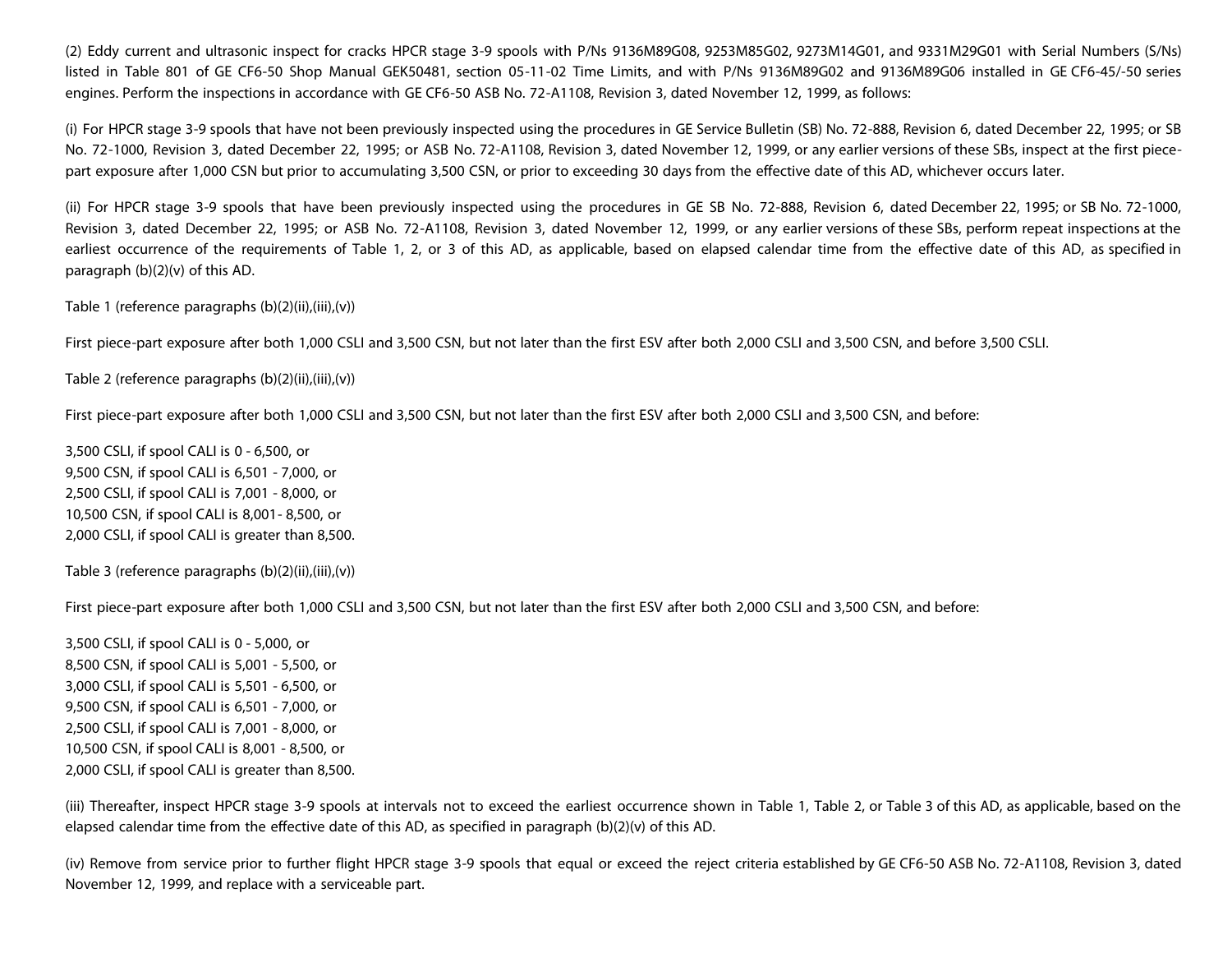(v) Use the Tables as follows:

(A) Use Table 1 from the effective date of this AD through 18 months from the effective date of this AD.

(B) Use Table 2 after 18 months from the effective date of this AD through 36 months from the effective date of this AD.

(C) Use Table 3 after 36 months from the effective date of this AD.

Spools Manufactured from 13-inch Diameter Billet Forgings

(3) Eddy current and ultrasonic inspect for cracks HPCR stage 3-9 spools with P/Ns 9136M89G08, 9253M85G02, 9273M14G01, and 9331M29G01, with S/Ns not listed in Table 801 of GE CF6-50 Shop Manual GEK50481, section 05-11-02 Time Limits, and with P/Ns 9136M89G03, 9136M89G07, 9136M89G09, 9136M89G17, 9136M89G18, and 9253M85G01 installed in GE CF6-45/-50 series engines. Perform the inspections in accordance with GE CF6-50 ASB No. 72-A1108, Revision 3, dated November 12, 1999, as follows:

(i) For HPCR stage 3-9 spools that have not been previously inspected using the procedures in GE SB No. 72-888, Revision 6, dated December 22, 1995; or SB No. 72-1000, Revision 3, dated December 22, 1995; or ASB No. 72-A1108, Revision 3, dated November 12, 1999, or any earlier versions of these SBs, inspect at the first piece-part exposure after 1,000 CSN but not later than the first ESV after 4,000 CSN, and, after 18 months after the effective date of this AD, not later than 4,000 CSN.

(ii) For HPCR stage 3-9 spools that have been previously inspected using the procedures in GE SB No. 72-888, Revision 6, dated December 22, 1995; or SB No. 72-1000, Revision 3, dated December 22, 1995; or ASB No. 72-A1108, Revision 3, dated November 12, 1999, or any earlier versions of these SBs, perform repeat inspections at the first piece-part exposure after both 1,000 CSLI and 4,000 CSN, but not later than the first ESV after both 2,000 CSLI and 4,000 CSN, and, after 18 months after the effective date of this AD, before 4,000 CSLI.

(iii) Thereafter, inspect HPCR stage 3-9 spools at intervals not to exceed the first piece-part exposure after both 1,000 CSLI and 4,000 CSN, but not later than the first ESV after both 2,000 CSLI and 4,000 CSN, and, after 18 months after the effective date of this AD, before 4,000 CSLI.

(iv) Remove from service prior to further flight HPCR stage 3-9 spools that equal or exceed the reject criteria established by GE CF6-50 ASB No. 72-A1108, Revision 3, dated November 12, 1999, and replace with a serviceable part.

Spools Manufactured from 9 or 10-inch Diameter Billet Forgings

(4) Eddy current and ultrasonic inspect for cracks HPCR stage 3-9 spools with P/Ns 9136M89G19, 9136M89G21, 9136M89G22, and 9136M89G27 installed in GE CF6-45/-50 series engines. Perform the inspections in accordance with GE CF6-50 ASB No. 72-A1108, Revision 3, dated November 12, 1999, as follows:

(i) For HPCR stage 3-9 spools that have not been previously inspected

using the procedures in GE SB No. 72-888, Revision 6, dated December 22,1995; or SB No. 72-1000, Revision 3, dated December 22, 1995; or ASB No. 72-A1108, Revision 3, dated November 12, 1999, or any earlier versions of these SBs, inspect at the first piece-part exposure after 1,000 CSN but not later than the first ESV after 3,000 CSN, provided, however, from 19 through 36 months after the effective date of this AD, inspect not later than 9,500 CSN, and after 36 months after the effective date of this AD, inspect not later than 3,500 CSN.

(ii) For HPCR stage 3-9 spools that have been previously inspected using the procedures in GE SB No. 72-888, Revision 6, dated December 22,1995; or SB No. 72-1000, Revision 3, dated December 22, 1995; or ASB No. 72-A1108, Revision 3, dated November 12, 1999, or any earlier versions of these SBs, perform repeat inspections at the earliest occurrence of the requirements of Table 4, 5, or 6 of this AD, as applicable, based on elapsed calendar time from the effective date of this AD, as specified in paragraph (b)(4)(vi) of this AD.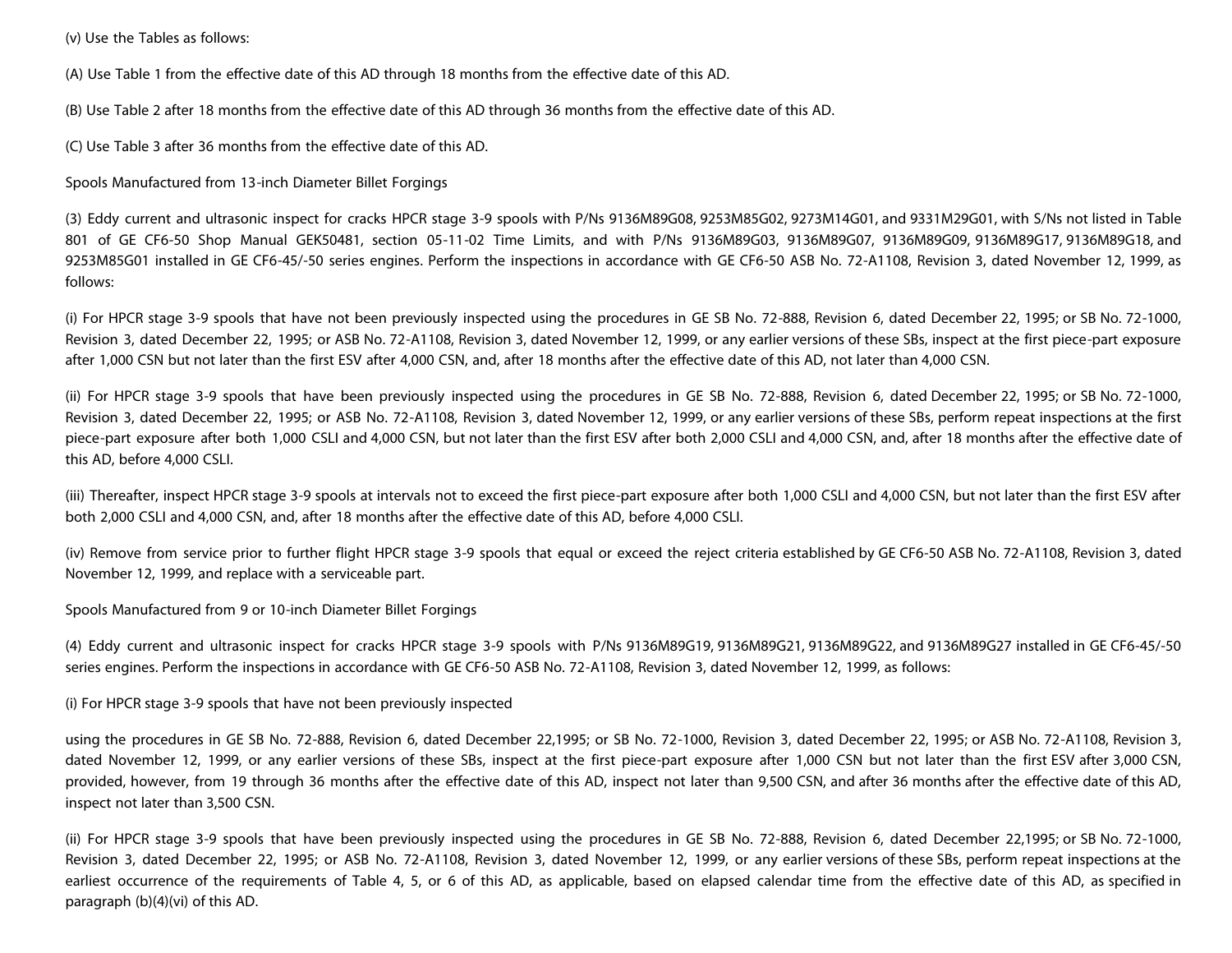Table 4 (reference paragraphs (b)(4)(ii),(iii),(vi))

First piece-part exposure after both 1,000 CSLI and 3,500 CSN, but not later than the first ESV after both 2,000 CSLI and 3,500 CSN.

Table 5 (reference paragraphs (b)(4)(ii),(iii),(vi))

First piece-part exposure after both 1,000 CSLI and 3,500 CSN, but not later than the first ESV after both 2,000 CSLI and 3,500 CSN, and before:

9,500 CSN, if spool CALI is 0 - 7,000, or 2,500 CSLI, if spool CALI is 7,001 - 8,000, or 10,500 CSN, if spool CALI is 8,001- 8,500, or 2,000 CSLI, if spool CALI is greater than 8,500.

Table 6 (reference paragraphs (b)(4)(ii),(iii),(vi))

First piece-part exposure after both 1,000 CSLI and 3,500 CSN, but not later than the first ESV after both 2,000 CSLI and 3,500 CSN, and before:

3,500 CSLI, if spool CALI is 0 - 5,000, or 8,500 CSN, if spool CALI is 5,001 - 5,500, or 3,000 CSLI, if spool CALI is 5,501 - 6,500, or 9,500 CSN, if spool CALI is 6,501 - 7,000, or 2,500 CSLI, if spool CALI is 7,001 - 8,000, or 10,500 CSN, if spool CALI is 8,001- 8,500, or 2,000 CSLI, if spool CALI is greater than 8,500.

(iii) Thereafter, inspect HPCR stage 3-9 spools at intervals not to exceed the earliest occurrence shown in Table 4, Table 5, or Table 6 of this AD, as applicable, based on the elapsed calendar time from the effective date of this AD, as specified in paragraph (b)(4)(vi) of this AD.

(iv) Remove from service prior to further flight HPCR stage 3-9 spools that equal or exceed the reject criteria established by GE CF6-50 ASB No. 72-A1108, Revision 3, dated November 12, 1999, and replace with a serviceable part.

(v) HPCR stage 3-9 spools with a CSN of 10,500 or greater may not be put back in service after an ESV.

(vi) Use the Tables as follows:

(A) Use Table 4 from the effective date of this AD through 18 months from the effective date of this AD.

(B) Use Table 5 after 18 months from the effective date of this AD through 36 months from the effective date of this AD.

(C) Use Table 6 after 36 months from the effective date of this AD.

Spools Manufactured from 8-inch Diameter Billet Forgings

(5) Eddy current and ultrasonic inspect for cracks HPCR stage 3-9 spools with P/N 9136M89G29 installed in GE CF6-45/-50 series engines. Perform the inspections in accordance with GE CF6-50 ASB No. 72-A1108, Revision 3, dated November 12, 1999, as follows:

(i) For HPCR stage 3-9 spools that have not been previously inspected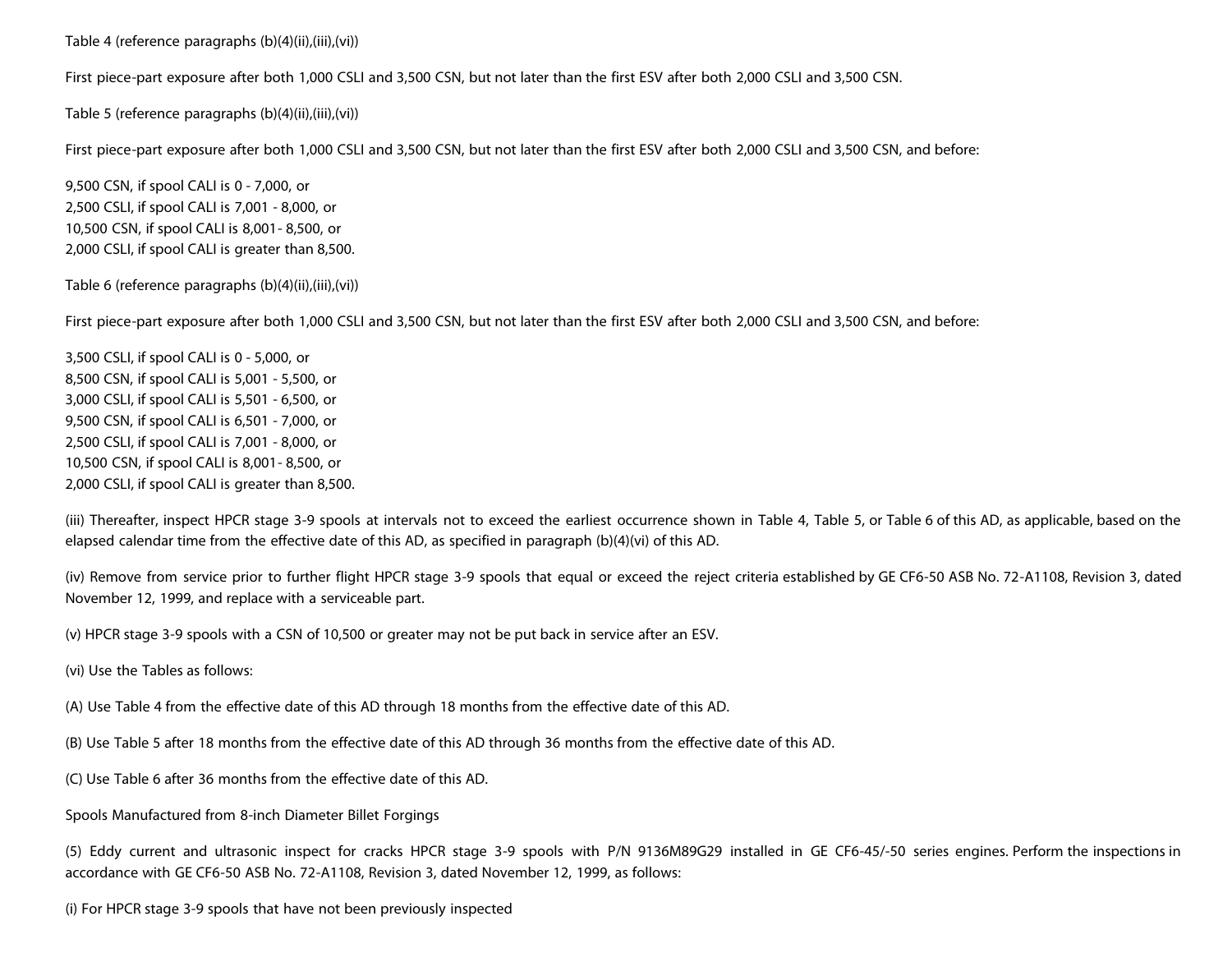using the procedures in GE SB No. 72-888, Revision 6, dated December 22,1995; or SB No. 72-1000, Revision3, dated December 22, 1995; or ASB No. 72-A1108, Revision 3, dated November 12, 1999, or any earlier versions of these SBs, or any of the combinations of service documents specified by Table 7 of this AD, inspect at the next piece-part exposure after 1,000 CSN.

Table 7 (reference paragraphs  $(b)(5)(i)$ , and  $(c)(7)(i)$ , and  $(d)(4)(i)$ , and  $(e)(3)(i)$ )

Either any one of the following:

CF6 Standard Practice Manual GEK9250 Procedures 70-32-09, Revision 71, dated October 1, 1995, CF6 Standard Practice Manual GEK9250 Procedures 70-32-09, Revision 72, dated November 15, 1996, CF6 Standard Practice Manual GEK9250 Procedures 70-32-09, Revision 74, dated May 1, 1998, and any one of the following: CF6 Standard Practice Manual GEK9250 Procedures 70-32-10, Revision 71, dated October 1, 1995, CF6 Standard Practice Manual GEK9250 Procedures 70-32-10, Revision 72, dated November 15, 1996, CF6 Standard Practice Manual GEK9250 Procedures 70-32-10, Revision 74, dated May 1, 1998, CF6 Standard Practice Manual GEK9250 Procedure 70-32-10, Revision 75, dated December 15, 1998, or any one of the following: CF6 Standard Practice Manual GEK9250 Procedures 70-32-13, Temporary Revision 70-25, dated August 26, 1996, CF6 Standard Practice Manual GEK9250 Procedure 70-32-13, Revision 72, dated November 15, 1996, CF6 Standard Practice Manual GEK9250 Procedures 70-32-13, Revision 73, dated November 1, 1997, CF6 Standard Practice Manual GEK9250 Procedure 70-32-13, Revision 75, dated December 15, 1998, CF6 Standard Practice Manual GEK9250 Procedure 70-32-13, Temporary Revision 70-41, dated February 10, 1999, CF6 Standard Practice Manual GEK9250 Procedure 70-32-13, Revision 76, dated May 15, 1999, CF6 Standard Practice Manual GEK9250 Procedure 70-32-17, Temporary Revision 70-39, dated December 15, 1998, CF6 Standard Practice Manual GEK9250 Procedure 70-32-17, Revision 76, dated May 15, 1999, CF6 Standard Practice Manual GEK9250 Procedure 70-32-17, Temporary Revision 70-47, dated October 28, 1999, and any one of the following: CF6 Standard Practice Manual GEK9250 Procedures 70-32-14, Temporary Revision 70-26, dated August 26, 1996, CF6 Standard Practice Manual GEK9250 Procedure 70-32-14, Revision 72, dated November 15, 1996, CF6 Standard Practice Manual GEK9250 Procedures 70-32-14, Revision 73, dated November 1, 1997, CF6 Standard Practice Manual GEK9250 Procedure 70-32-14, Revision 75, dated December 15, 1998, CF6 Standard Practice Manual GEK9250 Procedure 70-32-14, Temporary Revision 70-42, dated February 10, 1999, CF6 Standard Practice Manual GEK9250 Procedure 70-32-14, Revision 76, dated May 15, 1999, CF6 Standard Practice Manual GEK9250 Procedures 70-32-18, Temporary Revision No. 70-40, dated December 15, 1998. CF6 Standard Practice Manual GEK9250 Procedure 70-32-18, Revision 76, dated May 15, 1999, CF6 Standard Practice Manual GEK9250 Procedure 70-32-18, Temporary Revision 70-48, dated October 28, 1999.

(ii) Remove from service prior to further flight HPCR stage 3-9 spools that equal or exceed the reject criteria established by GE CF6-50 ASB No. 72-A1108, Revision 3, dated November 12, 1999, and replace with a serviceable part.

CF6-80A Series Engines

(c) For HPCR stages 3-9 spools installed in GE CF6-80A/-80A1/-80A2/-80A3 series engines, eddy current and ultrasonic inspect for cracks as follows: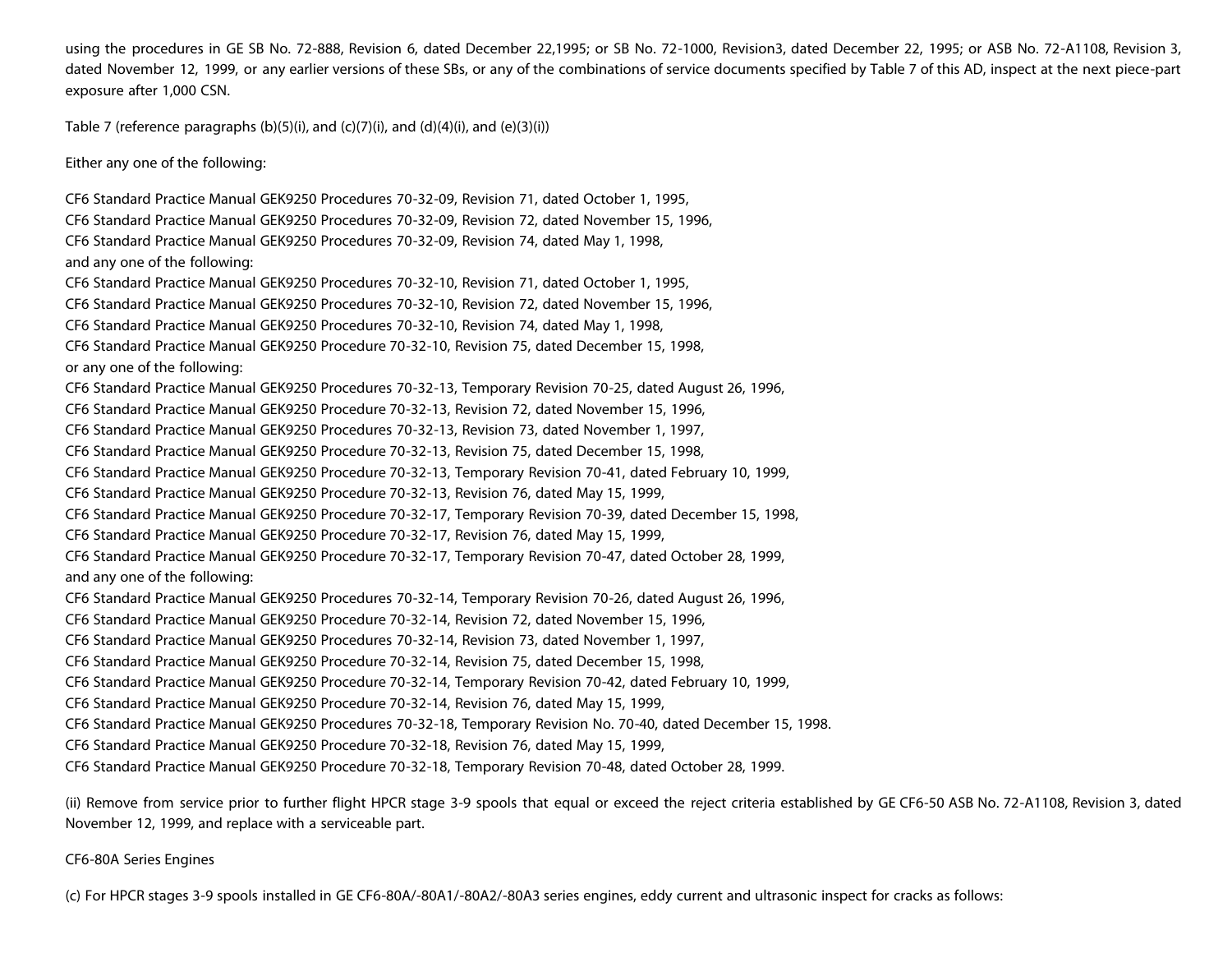(1) Eddy current and ultrasonic inspect for cracks HPCR stage 3-9 spools with P/Ns 9136M89G10, 9136M89G11, 9136M89G20, 9136M89G21, 9136M89G22, 9136M89G27, and 9136M89G28 installed in GE CF6-80A/-80A1/-80A2/-80A3 series engines, as follows:

Dovetail Slot Bottom Inspection

(i) For HPCR stage 3-9 spools that have not been previously inspected using the procedures in GE CF6-80A ASB No. 72-A0719, Revision 2, dated October 28, 1999 or any earlier version of this SB, perform eddy current and ultrasonic inspections in accordance with GE CF6-80A ASB No. 72-A0719, Revision 2, dated October 28, 1999, at the next piece-part exposure after 1,000 CSN.

(ii) For HPCR stage 3-9 spools with P/N 9136M89G10, with the following S/Ns: MPOM0054, MPOM7090, MPOM8303, MPOM8304, MPOM9263, MPOM9264, MPON0054, MPON0071, MPON0072, MPON1643, MPON4251, and MPON4253, installed in GE CF6-80A/-80A1/-80A2/-80A3 series engines, that have been previously inspected using the procedures in GE CF6-80A ASB No. 72-A0719, Revision 2, dated October 28, 1999, or any earlier version of this SB, perform repeat inspections in accordance with GE CF6-80A ASB No. 72-A0719, Revision 2, dated October 28, 1999, at each piece-part exposure after 1,000 CSLI and 3,500 CSN.

Web and Web-to-Hub Transition Area Inspection

(iii) For HPCR stage 3-9 spools that have not been previously inspected using the procedures in GE CF6-80A ASB No. 72-A0691, Revision 3, dated October 28, 1999 or any earlier version of this SB, perform eddy current and ultrasonic inspections in accordance with GE CF6-80A ASB No. 72-A0691, Revision 3, dated October 28, 1999, at the next piece-part exposure after 1,000 CSN.

(iv) Remove from service, prior to further flight, HPCR stage 3-9 spools that equal or exceed the reject criteria established by the ASB No. 72-A0719, Revision 2, dated October 28, 1999, or ASB No. 72-A0691, Revision 3, dated October 28, 1999, as applicable, and replace with a serviceable part.

Spools Manufactured from 16-inch Diameter Billet Forgings

(2) Eddy current and ultrasonic inspect for cracks HPCR stage 3-9 spools with P/N 9136M89G10, with the following S/Ns: MPOM0054, MPOM7090, MPOM8303, MPOM8304, MPOM9263, MPOM9264, MPON0054, MPON0071, MPON0072, MPON1643, MPON4251, and MPON4253 installed in GE CF6-80A/-80A1/-80A2/-80A3 series engines. Perform the inspections in accordance with GE CF6-80A ASB No. 72-A0678, Revision 3, dated November 12, 1999, as follows:

(i) For HPCR stage 3-9 spools that have not been previously inspected using the procedures in GE SB No. 72-500, Revision 6, dated December 22, 1995; or SB No. 72-583, Revision 5, dated December 22, 1995; or ASB No. 72-A0678, Revision 3, dated November 12, 1999, or any earlier versions of these SBs, inspect at the first piece-part exposure after 1,000 CSN but before accumulating 3,500 CSN, or prior to exceeding 30 days from the effective date of this AD, whichever is later.

(ii) For HPCR stage 3-9 spools that have been previously inspected using the procedures in GE SB No. 72-500, Revision 6, dated December 22, 1995; or SB No. 72-583, Revision 5, dated December 22, 1995; or ASB No. 72-A0678, Revision 3, dated November 12, 1999, or any earlier versions of these SBs, perform repeat inspections at the earliest occurrence of the requirements of Table 8, 9, or 10 of this AD, as applicable, based on elapsed calendar time from the effective date of this AD, as specified in paragraph  $(c)(2)(vi)$  of this AD.

Table 8 (reference paragraphs (c)(2)(ii),(iii),(vi))

First piece-part exposure after both 1,000 CSLI and 3,500 CSN, but not later than the first ESV after both 3,500 CSN and 2,000 CSLI (for GE CF6-80A1/A3 engines) or 1,500 CSLI (for GE CF6-80A/A2 engines), and before 3,500 CSLI.

Table 9 (reference paragraphs (c)(2)(ii),(iii),(vi))

First piece part exposure after both 1,000 CSLI and 3,500 CSN, but not later than the first ESV after both 3,500 CSN and 2,000 CSLI (for GE CF6-80A1/A3 engines) or 1,500 CSLI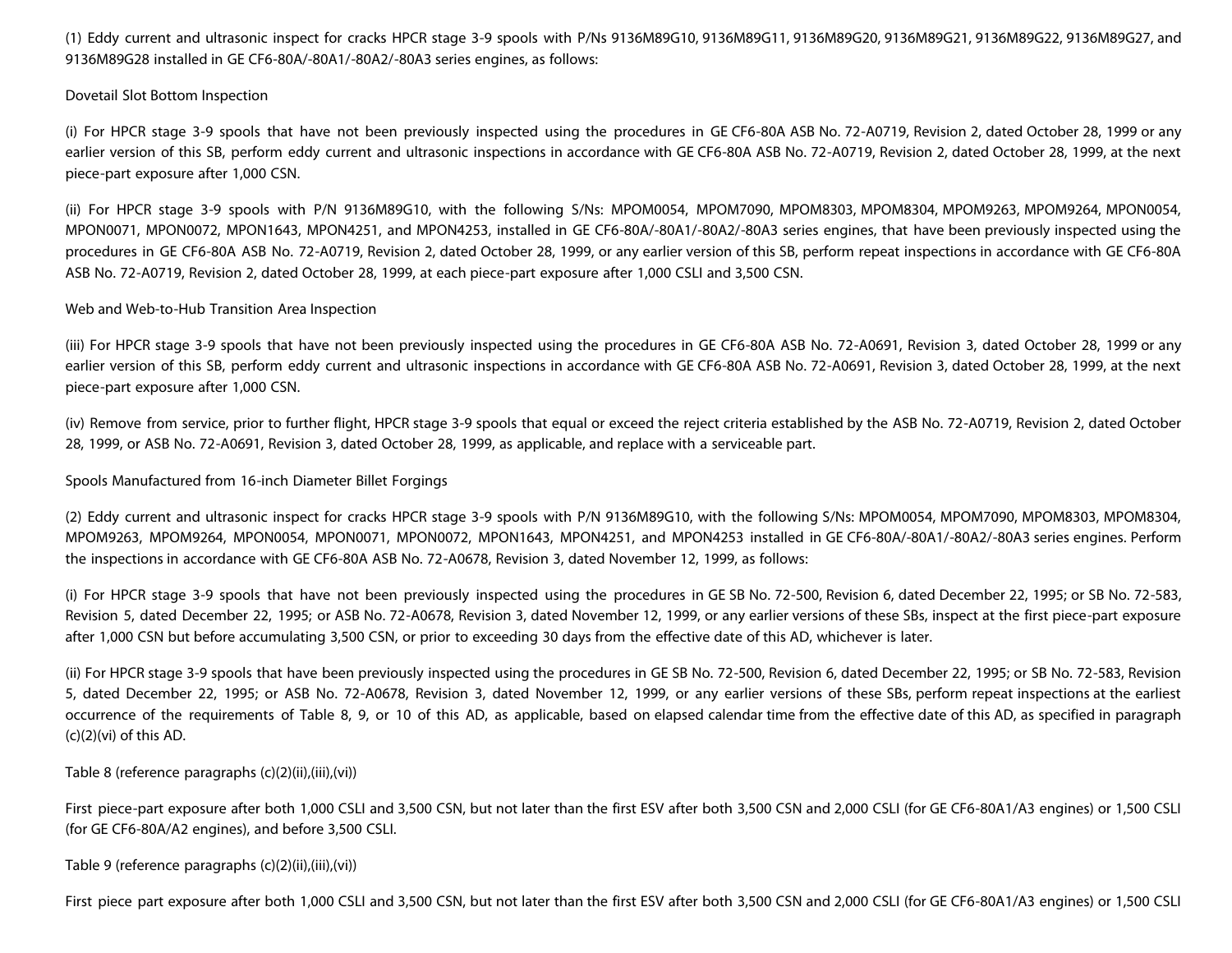(for GE CF6-80A/A2 engines), and before:

3,500 CSLI, if spool CALI is 0 - 6,500, or 9,500 CSN, if spool CALI is 6,501 - 7,000, or 2,500 CSLI, if spool CALI is 7,001 - 8,000, or 10,500 CSN, if spool CALI is 8,001- 8,500, or 2,000 CSLI, if spool CALI is greater than 8,500.

Table 10 (reference paragraphs (c)(2)(ii),(iii),(vi))

First piece-part exposure after both 1,000 CSLI and 3,500 CSN, but not later than the first ESV after both 2,000 CSLI (for GE CF6-80A1/A3) or 1,500 CSLI (for GE CF6-80A/A2) and 3,500 CSN, and before:

3,500 CSLI, if spool CALI is 0 - 5,000, or 8,500 CSN, if spool CALI is 5,001 - 5,500, or 3,000 CSLI, if spool CALI is 5,501 - 6,500, or 9,500 CSN, if spool CALI is 6,501 - 7,000, or 2,500 CSLI, if spool CALI is 7,001 - 8,000, or 10,500 CSN, if spool CALI is 8,001 - 8,500, or

2,000 CSLI, if spool CALI is greater than 8,500.

(iii) Thereafter, inspect HPCR stage 3-9 spools at intervals not to exceed the earliest occurrence shown in Table 8, Table 9, or Table 10 of this AD, as applicable, based on the elapsed calendar time from the effective date of this AD, as specified in paragraph (c)(2)(vi) of this AD.

(iv) Remove from service prior to further flight HPCR stage 3-9 spools that equal or exceed the reject criteria established by GE CF6-80A ASB No. 72-A0678, Revision 3, dated November 12, 1999, and replace with a serviceable part.

(v) HPCR stage 3-9 spools with a CSN of 10,500 or greater may not be put back in service after an ESV.

(vi) Use the Tables as follows:

(A) Use Table 8 from the effective date of this AD through 18 months from the effective date of this AD.

(B) Use Table 9 after 18 months from the effective date of this AD through 36 months from the effective date of this AD.

(C) Use Table 10 after 36 months from the effective date of this AD.

CF6-80A/A2 Spools Manufactured from 13-inch Diameter Billet Forgings

(3) Eddy current and ultrasonic inspect for cracks HPCR stage 3-9 spools with P/N 9136M89G10, with S/Ns other than those listed in paragraph (c)(2) of this AD, and P/N 9136M89G11, installed in GE CF6-80A/A2 series engines. Perform the inspections in accordance with GE CF6-80A ASB No. 72-A0678, Revision 3, dated November 12, 1999, as follows:

(i) For HPCR stage 3-9 spools that have not been previously inspected using the procedures in GE SB No. 72-500, Revision 6, dated December 22,1995; or SB No. 72-583, Revision 5, dated December 22, 1995; or ASB No. 72-A0678, Revision 3, dated November 12, 1999, or any earlier versions of these SBs, inspect at the first piece-part exposure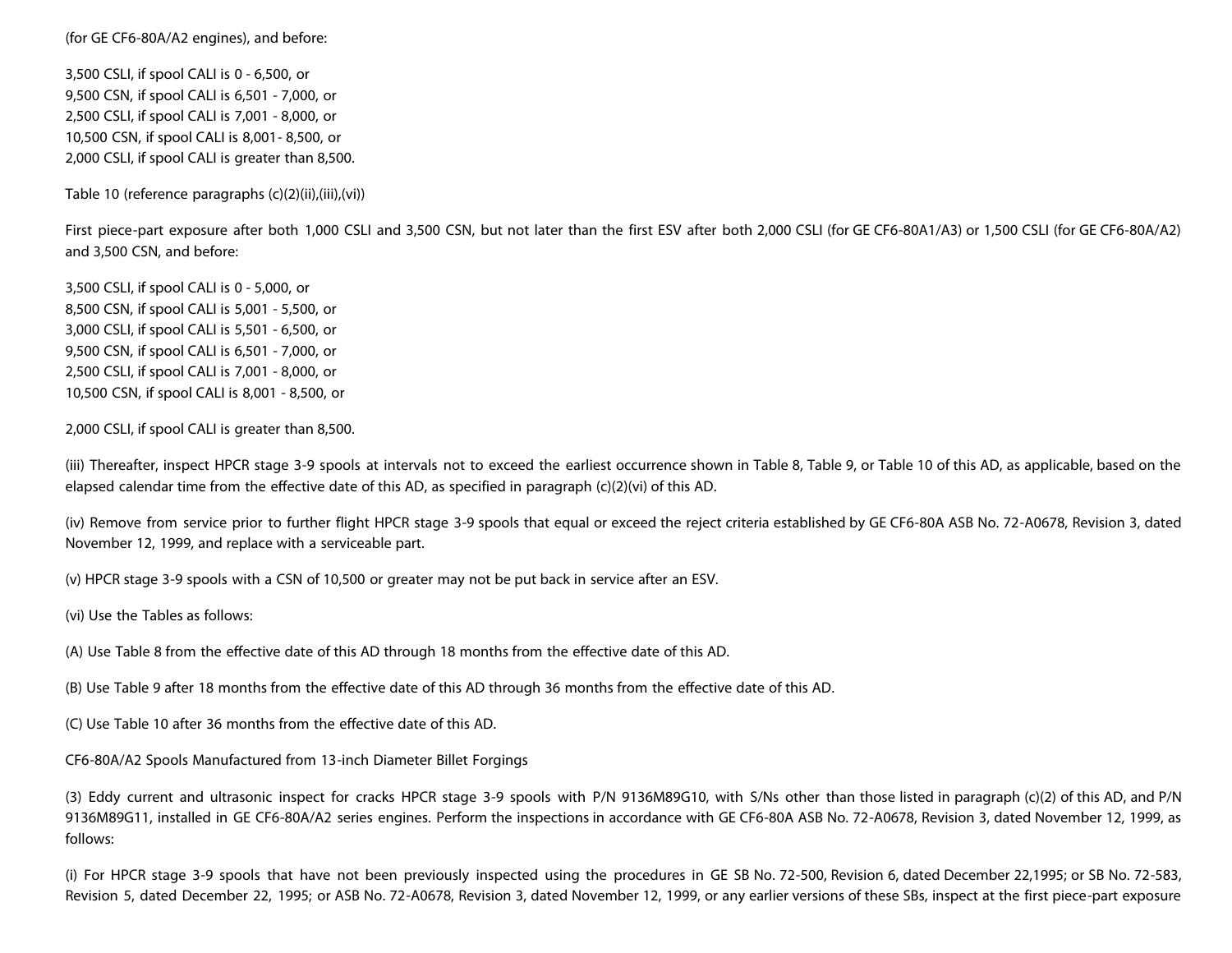after 1,000 CSN, but not later than the first ESV after 5,000 CSN, and, after 18 months after the effective date of this AD, not later than 5,000 CSN.

(ii) For HPCR stage 3-9 spools that have been previously inspected using the procedures in GE SB No. 72-500, Revision 6, dated December 22, 1995; or SB No. 72-583, Revision 5, dated December 22, 1995; or ASB No. 72-A0678, Revision 3, dated November 12, 1999, or any earlier versions of these SBs, perform repeat inspections at the first piece-part exposure after both 1,000 CSLI and 5,000 CSN, but not later than the first ESV after both 1,500 CSLI and 5,000 CSN, and, after 18 months after the effective date of this AD, before 4,000 CSLI or 5,000 CSN, whichever is later.

(iii) Thereafter, inspect HPCR stage 3-9 spools at intervals not to exceed the first piece-part exposure after both 1,000 CSLI and 5,000 CSN, but not later than the first ESV after both 1,500 CSLI and 5,000 CSN, and, after 18 months after the effective date of this AD, before 4,000 CSLI or 5,000 CSN, whichever is later.

(iv) Remove from service prior to further flight HPCR stage 3-9 spools that equal or exceed the reject criteria established by GE CF6-80A ASB No. 72-A0678, Revision 3, dated November 12, 1999, and replace with a serviceable part.

CF6-80A1/A3 Spools Manufactured from 13-inch Diameter Billet Forgings

(4) Eddy current and ultrasonic inspect for cracks HPCR stage 3-9 spools with P/N 9136M89G10, with S/Ns other than those listed in paragraph (c)(2) of this AD, and P/N 9136M89G11, installed in GE CF6-80A1/A3 series engines. Perform the inspections in accordance with GE CF6-80A ASB No. 72-A0678, Revision 3, dated November 12, 1999, as follows:

(i) For HPCR stage 3-9 spools that have not been previously inspected using the procedures in GE SB No. 72-500, Revision 6, dated December 22, 1995; or SB No. 72-583, Revision 5, dated December 22, 1995; or ASB No. 72-A0678, Revision 3, dated November 12, 1999, or any earlier versions of these SBs, inspect at the first piece-part exposure after 1,000 CSN but not later than the first ESV after 5,000 CSN, and, after 18 months after the effective date of this AD, not later than 5,000 CSN.

(ii) For HPCR stage 3-9 spools that have been previously inspected using the procedures in GE SB No. 72-500, Revision 6, dated December 22,1995; or SB No. 72-583, Revision 5, dated December 22, 1995; or ASB No. 72-A0678, Revision 3, dated November 12, 1999, or any earlier versions of these SBs, perform repeat inspections at the first piece-part exposure after both 1,000 CSLI and 5,000 CSN, but not later than the first ESV after both 2,000 CSLI and 5,000 CSN, and, after 18 months after the effective date of this AD, before 4,000 CSLI or 5,000 CSN, whichever occurs later.

(iii) Thereafter, inspect HPCR stage 3-9 spools at intervals not to exceed the first piece-part exposure after both 1,000 CSLI and 5,000 CSN, but not later than the first ESV after both 2,000 CSLI and 5,000 CSN, and, after 18 months after the effective date of this AD, before 4,000 CSLI or 5,000 CSN, whichever occurs later.

(iv) Remove from service prior to further flight HPCR stage 3-9 spools that equal or exceed the reject criteria established by GE CF6-80A ASB No. 72-A0678, Revision 3, dated November 12, 1999, and replace with a serviceable part.

CF6-80A1/A3 Spools Manufactured from 9 or 10-inch Diameter Billet Forgings

(5) Eddy current and ultrasonic inspect for cracks HPCR stage 3-9 spools with P/Ns 9136M89G20, 9136M89G21, 9136M89G22 and 9136M89G27, installed in GE CF6-80A1/A3 series engines. Perform the inspections in accordance with GE CF6-80A ASB No. 72-A0678, Revision 3, dated November 12, 1999, as follows:

(i) For HPCR stage 3-9 spools that have not been previously inspected using the procedures in GE SB No. 72-500, Revision 6, dated December 22,1995; or SB No. 72-583, Revision 5, dated December 22, 1995; or ASB No. 72-A0678, Revision 3, dated November 12, 1999, or any earlier versions of these SBs, inspect at the first piece-part exposure after 1,000 CSN but not later than the first ESV after 3,000 CSN, provided, however, from 19 through 36 months after the effective date of this AD, inspect not later than 9,500 CSN, and after 36 months after the effective date of this AD, inspect not later than 5,000 CSN.

(ii) For HPCR stage 3-9 spools that have been previously inspected using the procedures in GE SB No. 72-500, Revision 6, dated December 22,1995; or SB No. 72-583, Revision 5, dated December 22, 1995; or ASB No. 72-A0678, Revision 3, dated November 12, 1999, or any earlier versions of these SBs, perform repeat inspections at the earliest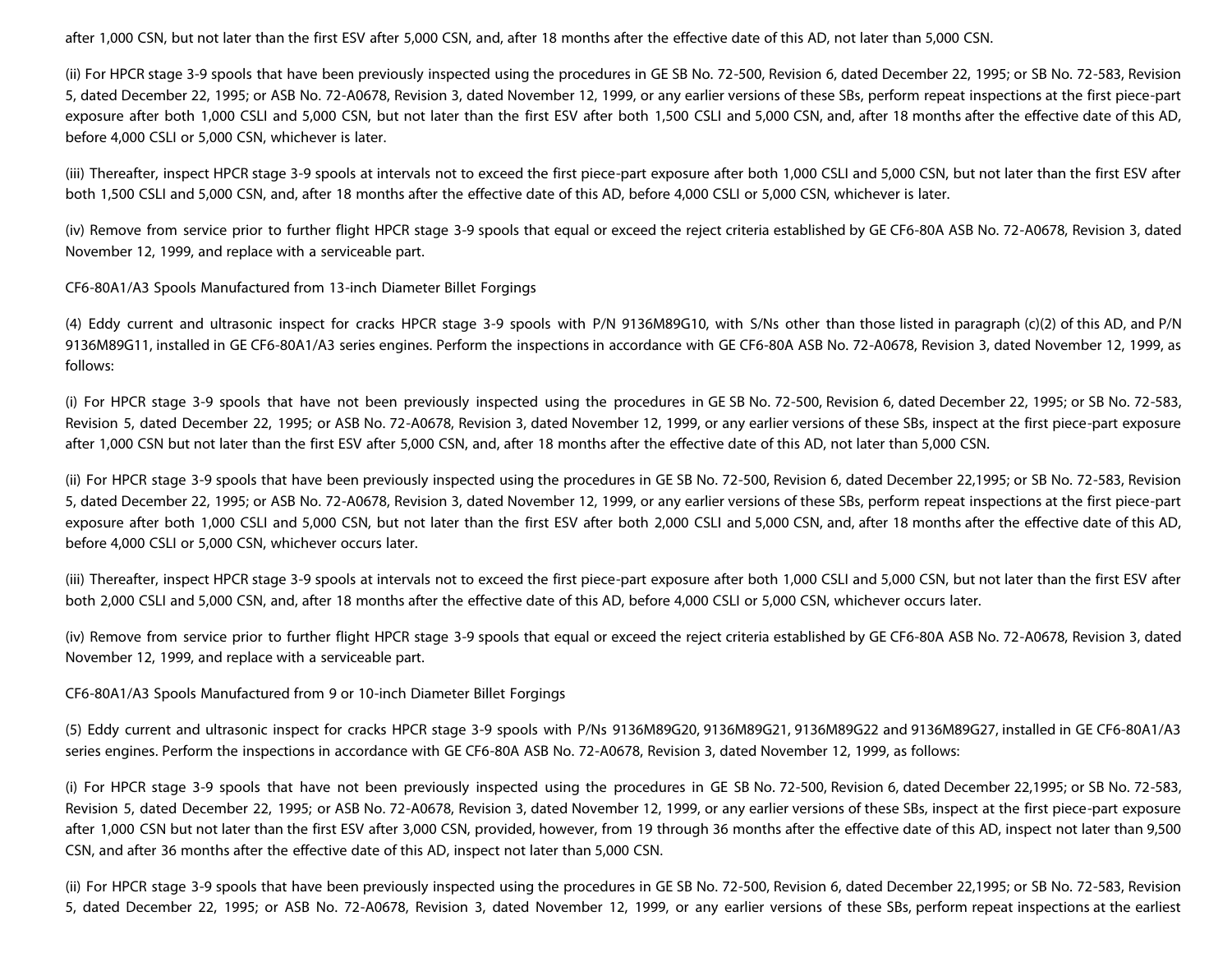occurrence of the requirements of Table 11, 12, or 13 of this AD, as applicable, based on elapsed calendar time from the effective date of this AD, as specified in paragraph  $(c)(5)(vi)$  of this AD.

Table 11 (reference paragraphs (c)(5)(ii),(iii),(vi))

First piece-part exposure after both 1,000 CSLI and 5,000 CSN, but not later than the first ESV after both 2,000 CSLI and 5,000 CSN.

Table 12 (reference paragraphs (c)(5)(ii),(iii),(vi))

First piece-part exposure after both 1,000 CSLI and 5,000 CSN, but not later than the first ESV after both 2,000 CSLI and 5,000 CSN, and before:

9,500 CSN, if spool CALI is 0 - 7,000, or 2,500 CSLI, if spool CALI is 7,001 - 8,000, or 10,500 CSN, if spool CALI is 8,001- 8,500, or 2,000 CSLI, if spool CALI is greater than 8,500.

Table 13 (reference paragraphs (c)(5)(ii),(iii),(vi))

First piece-part exposure after both 1,000 CSLI and 5,000 CSN, but not later than the first ESV after both 2,000 CSLI and 5,000 CSN, and before

5,000 CSN, if spool CALI is 0 - 1,500, or 3,500 CSLI, if spool CALI is 1,501 - 5,000, or 8,500 CSN, if spool CALI is 5,001 - 5,500, or 3,000 CSLI, if spool CALI is 5,501 - 6,500, or 9,500 CSN, if spool CALI is 6,501 - 7,000, or 2,500 CSLI, if spool CALI is 7,001 - 8,000, or 10,500 CSN, if spool CALI is 8,001- 8,500, or 2,000 CSLI, if spool CALI is greater than 8,500.

(iii) Thereafter, inspect HPCR stage 3-9 spools at intervals not to exceed the earliest occurrence shown in Table 11, Table 12, or Table 13 of this AD, as applicable, based on the elapsed calendar time from the effective date of this AD, as specified in paragraph (c)(5)(vi) of this AD.

(iv) Remove from service prior to further flight HPCR stage 3-9 spools that equal or exceed the reject criteria established by GE CF6-80A ASB No. 72-A0678, Revision 3, dated November 12, 1999, and replace with a serviceable part.

(v) HPCR stage 3-9 spools with a CSN of 10,500 or greater may not be put back in service after an ESV.

(vi) Use the Tables as follows:

(A) Use Table 11 from the effective date of this AD through 18 months from the effective date of this AD.

(B) Use Table 12 after 18 months from the effective date of this AD through 36 months from the effective date of this AD.

(C) Use Table 13 after 36 months from the effective date of this AD.

CF6-80A/A2 Spools Manufactured from 9 or 10-inch Diameter Billet Forgings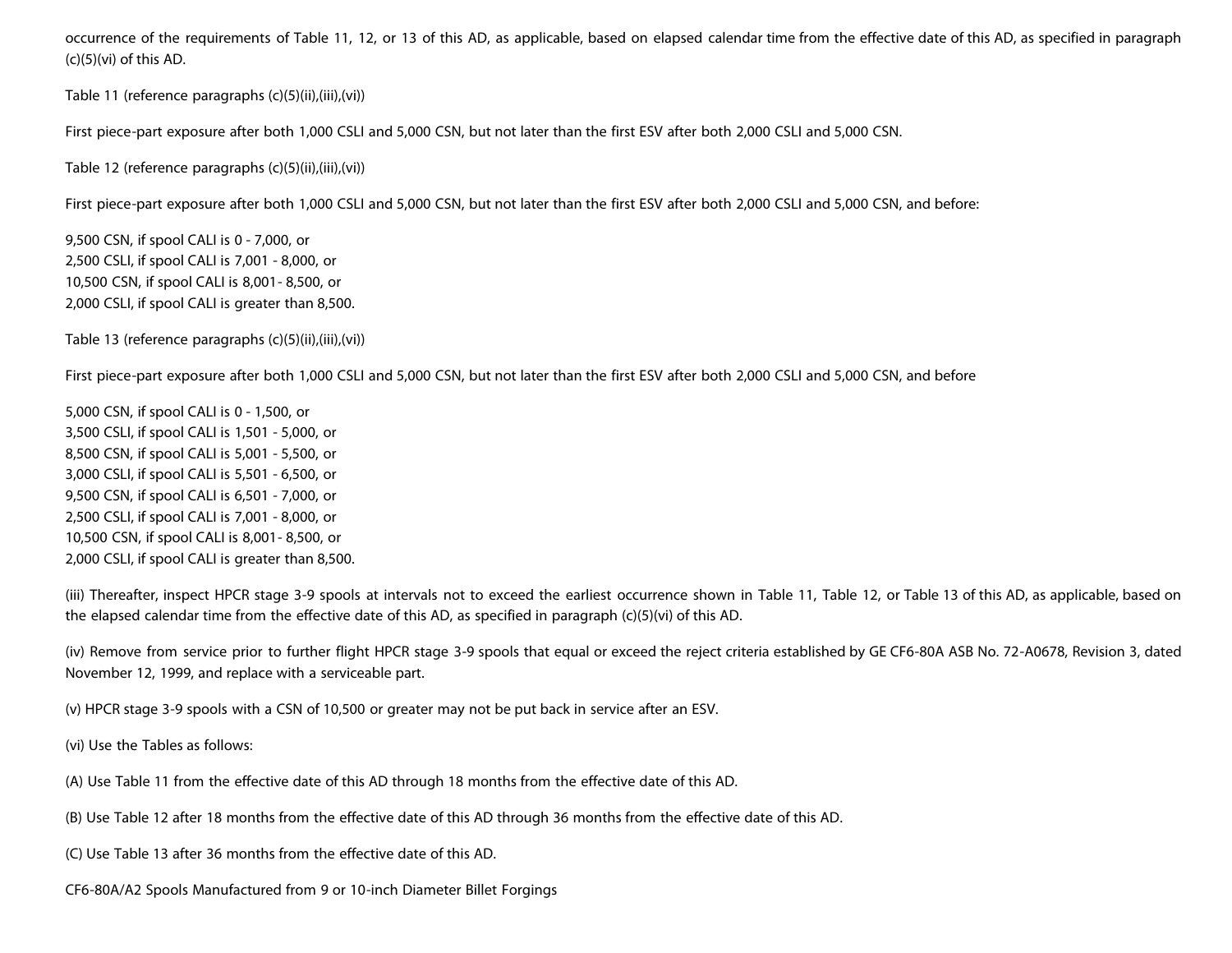(6) Eddy current and ultrasonic inspect for cracks HPCR stage 3-9 spools with P/Ns 9136M89G20, 9136M89G21, 9136M89G22, and 9136M89G27 installed in GE CF6-80A/A2 series engines. Perform the inspections in accordance with GE CF6-80A ASB No. 72-A0678, Revision 3, dated November 12, 1999, as follows:

(i) For HPCR stage 3-9 spools that have not been previously inspected using the procedures in GE SB No. 72-500, Revision 6, dated December 22, 1995; or SB No. 72-583, Revision 5, dated December 22, 1995; or ASB No. 72-A0678, Revision 3, dated November 12, 1999, or any earlier versions of these SBs, inspect at the first piece-part exposure after 1,000 CSN but not later than the first ESV after 3,000 CSN, provided, however, from 19 through 36 months after the effective date of this AD, inspect not later than 9,500 CSN, and after 36 months after the effective date of this AD, inspect not later than 5,000 CSN.

(ii) For HPCR stage 3-9 spools that have been previously inspected using the procedures in GE SB No. 72-500, Revision 6, dated December 22, 1995; or SB No. 72-583, Revision 5, dated December 22, 1995; or ASB No. 72-A0678, Revision 3, dated November 12, 1999, or any earlier versions of these SBs, perform repeat inspections at the earliest occurrence of the requirements of Table 14, 15, or 16 of this AD, as applicable, based on elapsed calendar time from the effective date of this AD, as specified in paragraph  $(c)(6)(vi)$  of this AD.

Table 14 (reference paragraphs (c)(6)(ii),(iii),(vi))

First piece-part exposure after both 1,000 CSLI and 5,000 CSN, but not later than the first ESV after both 1,500 CSLI and 5,000 CSN.

Table 15 (reference paragraphs (c)(6)(ii),(iii),(vi))

First piece-part exposure after both 1,000 CSLI and 5,000 CSN, but not later than the first ESV after both 1,500 CSLI and 5,000 CSN, and before:

9,500 CSN, if spool CALI is 0 - 7,000, or 2,500 CSLI, if spool CALI is 7,001 - 8,000, or 10,500 CSN, if spool CALI is 8,001- 8,500, or 2,000 CSLI, if spool CALI is greater than 8,500.

Table 16 (reference paragraphs (c)(6)(ii),(iii),(vi))

First piece-part exposure after both 1,000 CSLI and 5,000 CSN, but not later than the first ESV after both 1,500 CSLI and 5,000 CSN, and before:

5,000 CSN, if spool CALI is 0 - 1,500, or 3,500 CSLI, if spool CALI is 1,501 - 5,000, or 8,500 CSN, if spool CALI is 5,001 - 5,500, or 3,000 CSLI, if spool CALI is 5,501 - 6,500, or 9,500 CSN, if spool CALI is 6,501 - 7,000, or 2,500 CSLI, if spool CALI is 7,001 - 8,000, or 10,500 CSN, if spool CALI is 8,001- 8,500, or 2,000 CSLI, if spool CALI is greater than 8,500.

(iii) Thereafter, inspect HPCR stage 3-9 spools at intervals not to exceed the earliest occurrence shown in Table 14, Table 15, or Table 16 of this AD, as applicable, based on the elapsed calendar time from the effective date of this AD, as specified in paragraph (c)(6)(vi) of this AD.

(iv) Remove from service prior to further flight HPCR stage 3-9 spools that equal or exceed the reject criteria established by GE CF6-80A ASB No. 72-A0678, Revision 3, dated November 12, 1999, and replace with a serviceable part.

(v) HPCR stage 3-9 spools with a CSN of 10,500 or greater may not be put back in service after an ESV.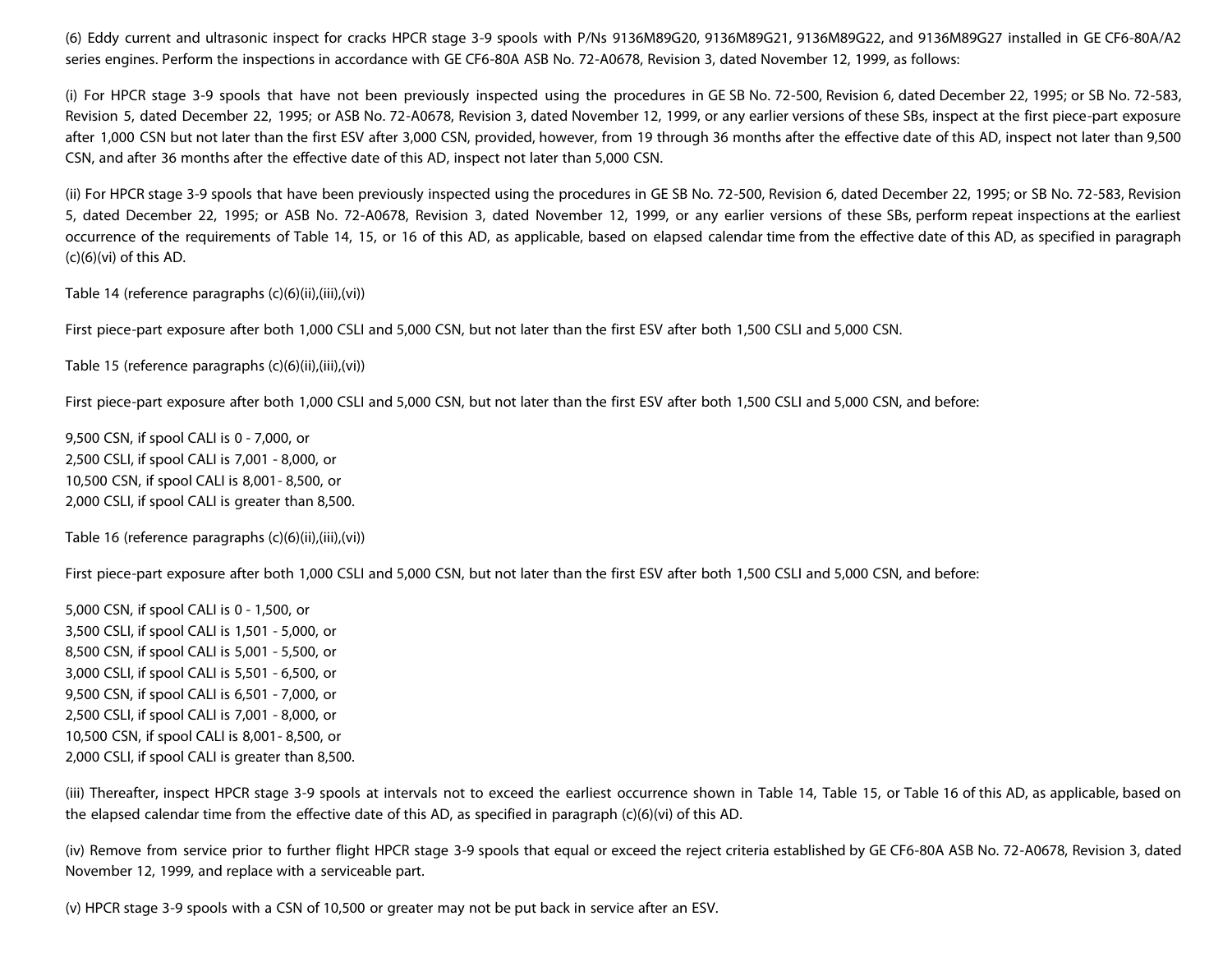(vi) Use the Tables as follows:

(A) Use Table 14 from the effective date of this AD through 18 months from the effective date of this AD.

(B) Use Table 15 after 18 months from the effective date of this AD through 36 months from the effective date of this AD.

(C) Use Table 16 after 36 months from the effective date of this AD.

Spools Manufactured from 8-inch Diameter Billet Forgings

(7) Eddy current and ultrasonic inspect for cracks HPCR stage 3-9 spools with P/N 9136M89G28 installed in GE CF6-80A/A1/A2/A3 series engines. Perform the inspections in accordance with GE CF6-80A ASB No. 72-A0678, Revision 3, dated November 12, 1999, as follows:

(i) For HPCR stage 3-9 spools that have not been previously inspected using the procedures in GE SB No. 72-500, Revision 6, dated December 22, 1995; or SB No. 72-583, Revision 5, dated December 22, 1995; or ASB No. 72-A0678, Revision 3, dated November 12, 1999, or any earlier versions of these SBs, or any of the combinations of service documents specified by Table 7 of this AD, inspect at the first piece-part exposure after both 1,000 CSN and the effective date of this AD.

(ii) Remove from service prior to further flight HPCR stage 3-9 spools that equal or exceed the reject criteria established by GE CF6-80A ASB No. 72-A0678, Revision 3, dated November 12, 1999, and replace with a serviceable part.

#### CF6-80C2 Series Engines

(d) For HPCR stages 3-9 spools installed in GE CF6-80C2 series engines, eddy current and ultrasonic inspect for cracks as follows:

(1) Eddy current and ultrasonic inspect for cracks HPCR stage 3-9 spools with P/Ns 1333M66G01, 1333M66G03, 1333M66G07, 1333M66G09, 1333M66G10, 1781M52P01, 1781M53G01, 1854M95P01, 1854M95P02, 1854M95P03, 1854M95P04, 1854M95P05, 1854M95P06, 1854M95P07, 1854M95P08, and 9380M28P05 installed in GE CF6-80C2 series engines, as follows:

## Dovetail Slot Bottom Inspections

(i) For HPCR stage 3-9 spools that have not been previously inspected using the procedures in GE CF6-80C2 ASB No. 72-A0934, Revision 1, dated October 28, 1999 or any earlier version of this SB, perform eddy current and ultrasonic inspections in accordance with GE CF6-80C2 ASB No. 72-A0934, Revision 1, dated October 28, 1999, at the next piece-part exposure after 1,000 CSN.

(ii) For HPCR stage 3-9 spools with P/Ns 1781M52P01, 1854M95P02, 1854M95P05, and 9380M28P05, installed in GE CF6-80C2 series engines, that have been previously inspected using the procedures in GE CF6-80C2 ASB No. 72-A0934, Revision 1, dated October 28, 1999 or any earlier version of this SB, perform repeat inspections in accordance GE CF6-80C2 ASB No. 72-A0934, Revision 1, dated October 28, 1999, at piece-part exposure after 1,000 CSLI and 3,500 CSN.

#### Web and Web-to-Hub Transition Area Inspections

(iii) For HPCR stage 3-9 spools that have not been previously inspected using the procedures in GE CF6-80C2 ASB No. 72-A0848, Revision 4, dated November 12, 1999 or any earlier version of this SB, perform eddy current and ultrasonic inspections in accordance with GE CF6-80C2 ASB No. 72-A0848, Revision 4, dated November 12, 1999, at the next piece-part exposure after 1,000 CSN.

(iv) For HPCR stage 3-9 spools with P/Ns 1333M66G01, 1333M66G03, 1333M66G07, 1333M66G09, 1781M52P01, 1781M53G01, 1854M95P01, 1854M95P02, 1854M95P03, 1854M95P04, 1854M95P05, 1854M95P06, 1854M95P07 and 9380M28P05, installed in GE CF6-80C2 series engines, that have been previously inspected using the procedures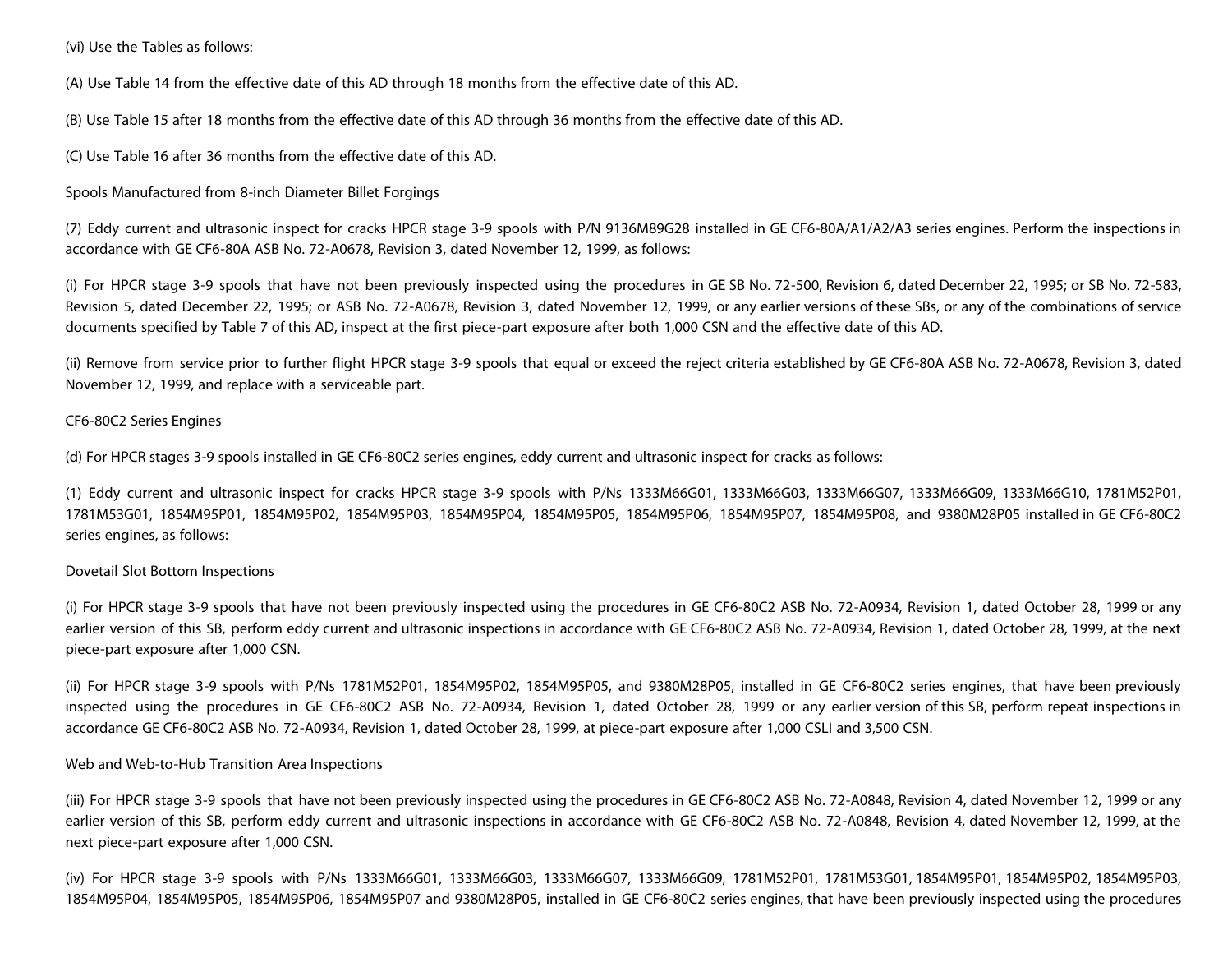in GE CF6-80C2 ASB No. 72-A0848, Revision 4, dated November 12, 1999 or any earlier version of this SB, perform repeat inspections in accordance GE CF6-80C2 ASB No. 72- A0848, Revision 4, dated November 12, 1999, at piece-part exposure after 1,000 CSLI and 3,500 CSN.

(v) Remove from service prior to further flight HPCR stage 3-9 spools that equal or exceed the reject criteria established by the ASB No. 72-A0934, Revision 1, dated October 28, 1999 or ASB No. 72-A0848, Revision 4, dated November 12, 1999, as applicable and replace with a serviceable part.

Spools Manufactured from 13-inch Diameter Billet Forgings

(2) Eddy current and ultrasonic inspect for cracks HPCR stage 3-9 spools with P/Ns 1781M52P01, 1854M95P02, 1854M95P05, and 9380M28P05 installed in GE CF6-80C2 series engines. Perform the inspections in accordance with GE CF6-80C2 ASB No. 72-A0812, Revision 2, dated October 28, 1999, as follows:

(i) For HPCR stage 3-9 spools that have not been previously inspected using the procedures in GE CF6-80C2 SB No. 72-418, Revision 4, dated December 22, 1995; or SB No. 72-758, Revision 1, dated December 22, 1995; or ASB No. 72-A0812, Revision 2, dated October 28, 1999, or any earlier versions of these SBs, inspect at the first piece-part exposure after 1,000 CSN but prior to accumulating 3,500 CSN, or prior to exceeding 30 days from the effective date of this AD, whichever occurs later.

(ii) For HPCR stage 3-9 spools that have been previously inspected using the procedures in GE CF6-80C2 SB No. 72-418, Revision 4, dated December 22, 1995; or SB No. 72- 758, Revision 1, dated December 22, 1995; or ASB No. 72-A0812, Revision 2, dated October 28, 1999, or any earlier versions of these SBs, perform repeat inspections at the earliest occurrence of the requirements of Table 17, 18, or 19 of this AD, as applicable, based on elapsed calendar time from the effective date of this AD, as specified in paragraph (d)(2)(vi) of this AD.

Table 17 (reference paragraphs (d)(2)(ii),(iii),(vi))

First piece-part or module level exposure after both 1,000 CSLI and 3500 CSN, but not later than the first ESV after both 1,500 CSLI and 3,500 CSN, and before 3,500 CSLI.

Table 18 (reference paragraphs (d)(2)(ii),(iii),(vi))

First piece-part or module level exposure after both 1,000 CSLI and 3,500 CSN, but not later than the first ESV after both 1,500 CSLI and 3,500 CSN, and before:

3,500 CSLI, if spool CALI is 0 - 6,500, or 9,500 CSN, if spool CALI is 6,501 - 7,000, or 2,500 CSLI, if spool CALI is 7,001 - 8,000, or 10,500 CSN, if spool CALI is 8,001- 8,500, or 2,000 CSLI, if spool CALI is greater than 8,500.

Table 19 (reference paragraphs (d)(2)(ii),(iii),(vi))

First piece-part or module level exposure after both 1,000 CSLI and 3,500 CSN, but not later than the first ESV after both 1,500 CSLI and 3,500 CSN, and before:

3,500 CSLI, if spool CALI is 0 - 5,000, or 8,500 CSN, if spool CALI is 5,001 - 5,500, or 3,000 CSLI, if spool CALI is 5,501 - 6,500, or 9,500 CSN, if spool CALI is 6,501 - 7,000, or 2,500 CSLI, if spool CALI is 7,001 - 8,000, or 10,500 CSN, if spool CALI is 8,001 - 8,500, or 2,000 CSLI, if spool CALI is greater than 8,500.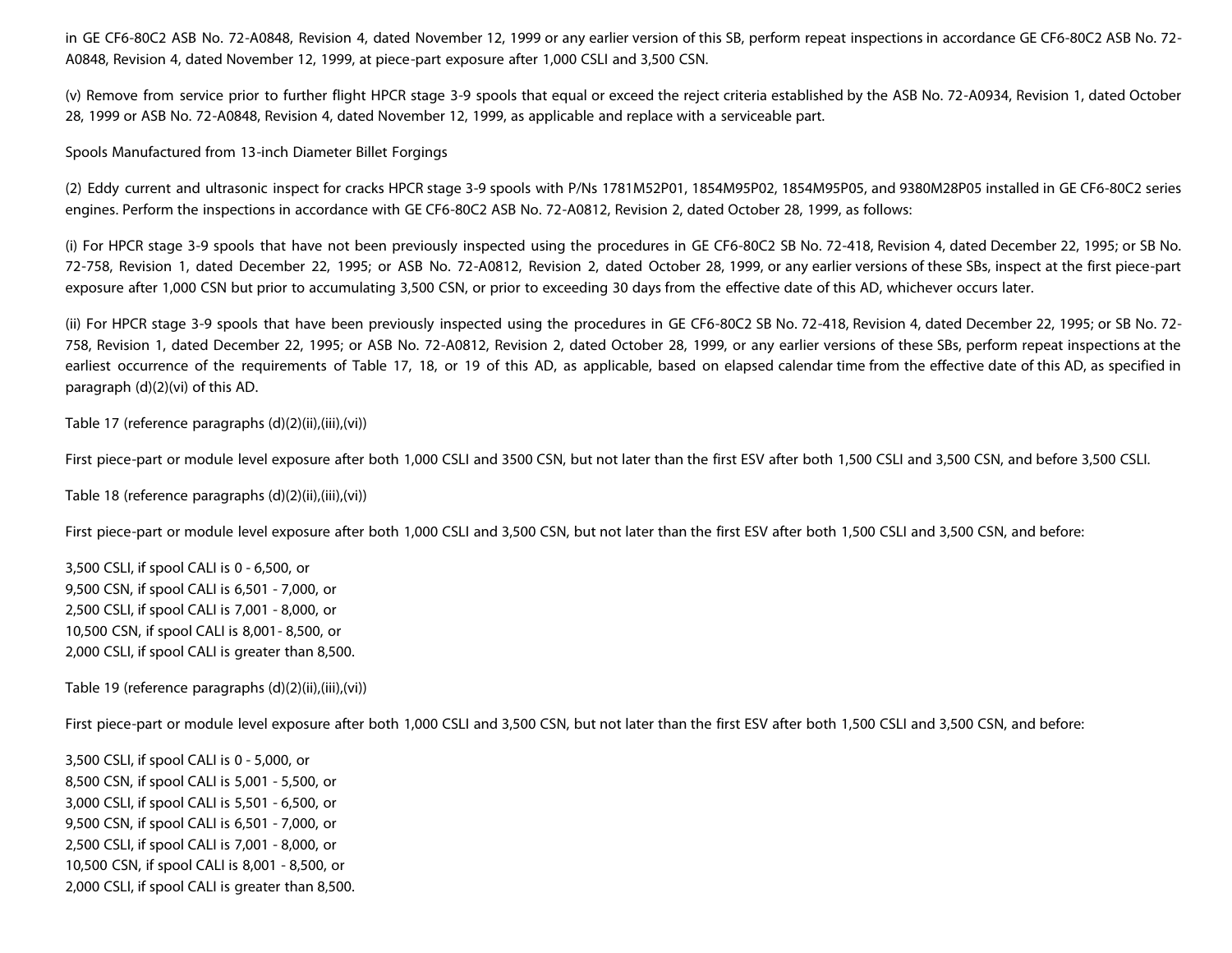(iii) Thereafter, inspect HPCR stage 3-9 spools at intervals not to exceed the earliest occurrence shown in Table 17, Table 18, or Table 19 of this AD, as applicable, based on the elapsed calendar time from the effective date of this AD, as specified in paragraph (d)(2)(vi) of this AD.

(iv) Remove from service prior to further flight HPCR stage 3-9 spools that equal or exceed the reject criteria established by GE CF6-80C2 ASB No. 72-A0812, Revision 2, dated October 28, 1999, and replace with a serviceable part.

(v) HPCR stage 3-9 spools with a CSN of 10,500 or greater may not be put back in service after an ESV.

(vi) Use the Tables as follows:

(A) Use Table 17 from the effective date of this AD through 18 months from the effective date of this AD.

(B) Use Table 18 after 18 months from the effective date of this AD through 36 months from the effective date of this AD.

(C) Use Table 19 after 36 months from the effective date of this AD.

Spools Manufactured from 9 or 10-inch Diameter Billet Forgings

(3) Eddy current and ultrasonic inspect for cracks HPCR stage 3-9 spools with P/Ns 1333M66G01, 1333M66G03, 1333M66G07, 1333M66G09, 1781M53G01, 1854M95P01, 1854M95P03, 1854M95P04, 1854M95P06, and 1854M95P07 installed in GE CF6-80C2 series engines. Perform the inspections in accordance with GE CF6-80C2 ASB No. 72- A0812, Revision 2, October 28, 1999, as follows:

(i) For HPCR stage 3-9 spools that have not been previously inspected using the procedures in GE CF6-80C2 SB No. 72-418, Revision 4, dated December 22, 1995; or SB No. 72-758, Revision 1, dated December 22, 1995; or ASB No. 72-A0812, Revision 2, dated October 28, 1999, or any earlier versions of these SBs, inspect at the first piece-part exposure after 1,000 CSN but not later than the first ESV after 3,000 CSN, provided, however, from 19 through 36 months after the effective date of this AD, inspect not later than 9,500 CSN, and after 36 months after the effective date of this AD, inspect not later than 3,500 CSN.

(ii) For HPCR stage 3-9 spools that have been previously inspected using the procedures in GE CF6-80C2 SB No. 72-418, Revision 4, dated December 22, 1995; or SB No. 72- 758, Revision 1, dated December 22, 1995; or ASB No. 72-A0812, Revision 2, dated October 28, 1999, or any earlier versions of these SBs, perform repeat inspections at the earliest occurrence of the requirements of Table 20, 21, or 22 of this AD, as applicable, based on elapsed calendar time from the effective date of this AD, as specified in paragraph (d)(3)(vi) of this AD.

Table 20 (reference paragraphs (d)(3)(ii),(iii),(vi))

First piece-part or module level exposure after both 1,000 CSLI and 3,500 CSN, but not later than the first ESV after both 1,500 CSLI and 3,500 CSN.

Table 21 (reference paragraphs (d)(3)(ii),(iii),(vi))

First piece-part or module level exposure after both 1,000 CSLI and 3,500 CSN, but not later than the first ESV after both 1,500 CSLI and 3,500 CSN. and before:

9,500 CSN, if spool CALI is 0 - 7,000, or 2,500 CSLI, if spool CALI is 7,001 - 8,000, or 10,500 CSN, if spool CALI is 8,001- 8,500, or 2,000 CSLI, if spool CALI is greater than 8,500.

Table 22 (reference paragraphs (d)(3)(ii),(iii),(vi))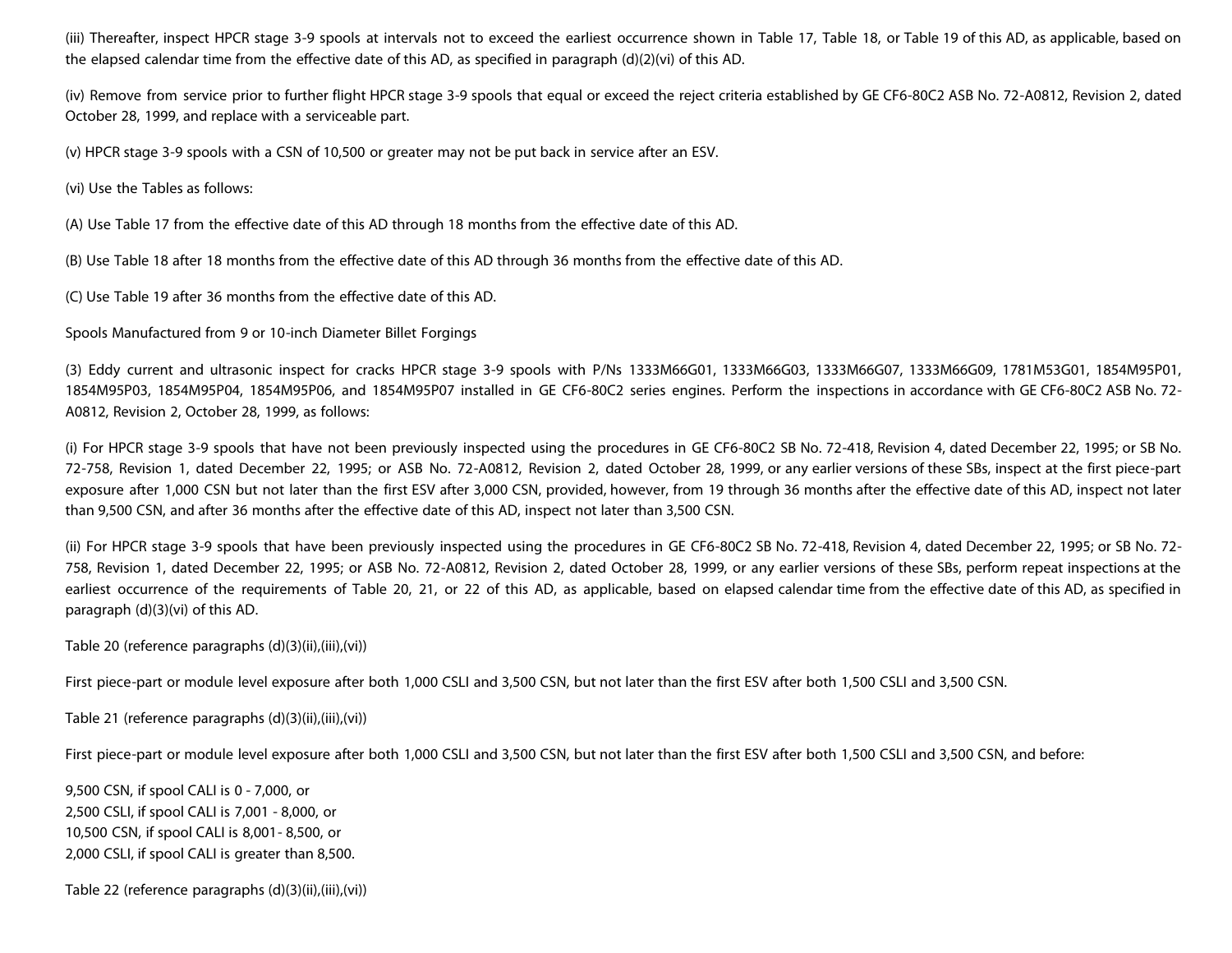First piece-part or module level exposure after both 1,000 CSLI and 3,500 CSN, but not later than the first ESV after both 1,500 CSLI and 3,500 CSN, and before:

3,500 CSLI, if spool CALI is 0 5,000, or 8,500 CSN, if spool CALI is 5,001 - 5,500, or 3,000 CSLI, if spool CALI is 5,501 - 6,500, or

9,500 CSN, if spool CALI is 6,501 - 7,000, or 2,500 CSLI, if spool CALI is 7,001 - 8,000, or 10,500 CSN, if spool CALI is 8,001- 8,500, or 2,000 CSLI, if spool CALI is greater than 8,500.

(iii) Thereafter, inspect HPCR stage 3-9 spools at intervals not to exceed the earliest occurrence shown in Table 20, Table 21, or Table 22 of this AD, as applicable, based on elapsed calendar time from the effective date of this AD, as specified in paragraph (d)(3)(vi) of this AD.

(iv) Remove from service prior to further flight HPCR stage 3-9 spools that equal or exceed the reject criteria established by GE CF6-80C2 ASB No. 72-A0812, Revision 2, dated October 28, 1999, and replace with a serviceable part.

(v) HPCR stage 3-9 spools with a CSN of 10,500 or greater may not be put back in service after an ESV.

(vi) Use the Tables as follows:

(A) Use Table 20 from the effective date of this AD through18 months from the effective date of this AD.

(B) Use Table 21 after 18 months from the effective date of this AD through 36 months from the effective date of this AD.

(C) Use Table 22 after 36 months from the effective date of this AD.

Spools Manufactured from 8-inch Diameter Billet Forgings

(4) Eddy current and ultrasonic inspect for cracks HPCR stage 3-9 spools with P/Ns 1333M66G10 and 1854M95P08 installed in GE CF6-80C2 series engines. Perform the inspections in accordance with GE CF6-80C2 ASB No. 72-A0812, Revision 2, dated October 28, 1999, as follows:

(i) For HPCR stage 3-9 spools that have not been previously inspected using the procedures in GE CF6-80C2 SB No. 72-418, Revision 4, dated December 22, 1995; or SB No. 72-758, Revision 1, dated December 22, 1995; or ASB No. 72-A0812, Revision 2, dated October 28, 1999, or any earlier versions of these SBs, or any of the combinations of service documents specified by Table 7 of this AD, inspect at the first piece-part exposure after both 1,000 CSN and the effective date of this AD.

(ii) Remove from service prior to further flight HPCR stage 3-9 spools that equal or exceed the reject criteria established by GE CF6-80C2 ASB No. 72-A0812, Revision 2, dated October 28, 1999, and replace with a serviceable part.

## CF6-80E1 Series Engines

(e) For HPCR stages 3-9 spools installed in GE CF6-80E1 series engines, eddy current and ultrasonic inspect for cracks as follows:

(1) Eddy current and ultrasonic inspect for cracks HPCR stage 3-9 spools with P/Ns 1669M22G01, 1669M22G03, 1782M22G01, 1782M22G02, and 1782M22G04 installed in GE CF6-80E1 series engines, as follows:

Dovetail Slot Bottom Inspection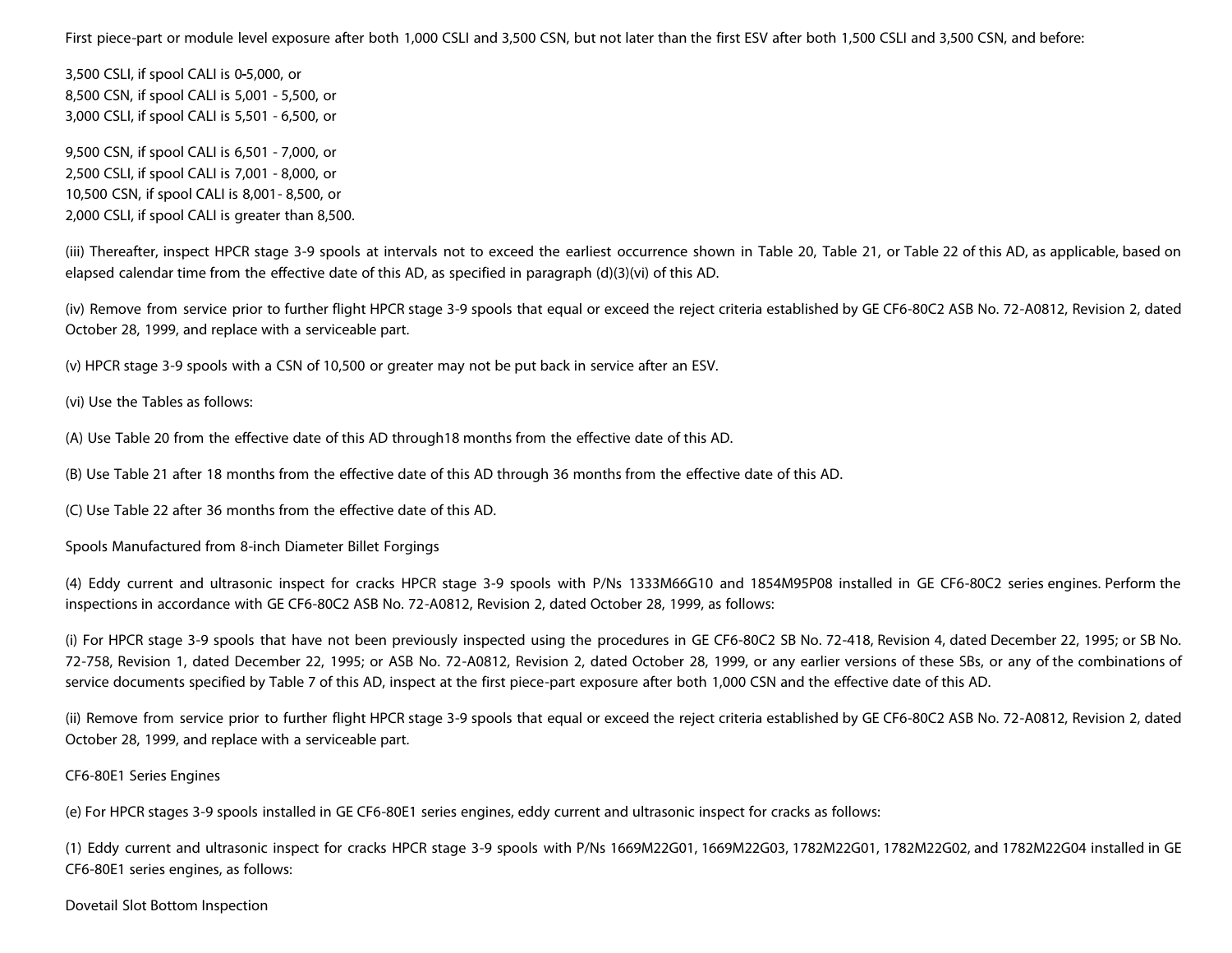(i) For HPCR stage 3-9 spools that have not been previously inspected using the procedures in GE CF6-80E1 ASB No. 72-A0137, Revision 1, dated October 28, 1999 or any earlier version of this SB, perform eddy current and ultrasonic inspections in accordance with GE CF6-80E1 ASB No. 72-A0137, Revision 1, dated October 28, 1999, at the next piece-part exposure after 1,000 CSN.

(ii) For HPCR stage 3-9 spools with P/Ns 1669M22G01, 1669M22G03, 1782M22G01, and 1782M22G02 installed in GE CF6-80E1 series engines, that have been previously inspected using the procedures with GE CF6-80E1 ASB No. 72-A0137, Revision 1, dated October 28, 1999 or any earlier version of this SB, perform repeat inspections in accordance with GE CF6-80E1 ASB No. 72-A0137, Revision 1, dated October 28, 1999, at piece-part exposure after 1,000 CSLI and 3,500 CSN.

#### Web and Web-to-Hub Transition Area Inspection

(iii) For HPCR stage 3-9 spools that have not been previously inspected using the procedures GE CF6-80E1 ASB No. 72-A0126, Revision 2, dated October 28, 1999 or any earlier version of this SB, perform eddy current and ultrasonic inspections in accordance with GE CF6-80E1 ASB No. 72-A0126, Revision 2, dated October 28, 1999, at the next piece-part exposure after 1,000 CSN.

(iv) For HPCR stage 3-9 spools with P/Ns 1669M22G01, 1669M22G03, 1782M22G01, and 1782M22G02 installed in GE CF6-80E1 series engines, that have been previously inspected using the procedures in GE CF6-80E1 ASB No. 72-A0126, Revision 2, dated October 28, 1999 or any earlier version of this SB, perform repeat inspections in GE CF6- 80E1 ASB No. 72-A0126, Revision 2, dated October 28, 1999, at piece-part exposure after 1,000 CSLI and 3,500 CSN.

(v) Remove from service prior to further flight HPCR stage 3-9 spools that equal or exceed the reject criteria established by ASB No. 72-A0137, Revision 1, dated October 28, 1999 or ASB No. 72-A0126, Revision 2, dated October 28, 1999, as applicable, and replace with a serviceable part.

Spools Manufactured from 9 or 10-inch Diameter Billet Forgings

(2) Eddy current and ultrasonic inspect for cracks HPCR stage 3-9 spools with P/Ns 1669M22G01, 1669M22G03, 1782M22G01, and 1782M22G02 installed in GE CF6-80E1 series engines. Perform the inspections in accordance with GE CF6-80E1 ASB No. 72-A0135, Revision 1, dated October 28, 1999, as follows:

(i) For HPCR stage 3-9 spools that have not been previously inspected in accordance with GE CF6-80E1 ASB No. 72-A0135, Revision 1, dated October 28, 1999 or any earlier version of this SB , or any of the combinations of service documents specified by Table 7 of this AD, inspect HPCR stage 3-9 spools at the first piece-part exposure after 1,000 CSN, but not later than the first ESV after 3,000 CSN, provided, however, from 19 through 36 months after the effective date of this AD, inspect not later than 9,500 CSN, and after 36 months after the effective date of this AD, inspect not later than 3,500 CSN.

(ii) For HPCR stage 3-9 spools that have been previously inspected in accordance with GE CF6-80E1 ASB No. 72-A0135, Revision 1, dated October 28, 1999 or any earlier version of this SB , or any of the combinations of service documents specified by Table 7 of this AD, perform repeat inspections at the earliest occurrence of the requirements of Table 23, 24, or 25 of this AD, as applicable, based on elapsed calendar time from the effective date of this AD, as specified in paragraph (e)(2)(vi) of this AD.

#### Table 23 (reference paragraphs (e)(2)(ii),(iii),(vi))

First piece-part or module level exposure after both 1,000 CSLI and 3,500 CSN, but not later than the first ESV after both 1,500 CSLI and 3,500 CSN.

Table 24 (reference paragraphs (e)(2)(ii),(iii),(vi))

First piece-part or module level exposure after both 1,000 CSLI and 3,500 CSN, but not later than the first ESV after both 1,500 CSLI and 3,500 CSN, and before:

9,500 CSN, if spool CALI is 0 - 7,000, or 2,500 CSLI, if spool CALI is 7,001 - 8,000, or 10,500 CSN, if spool CALI is 8,001- 8,500, or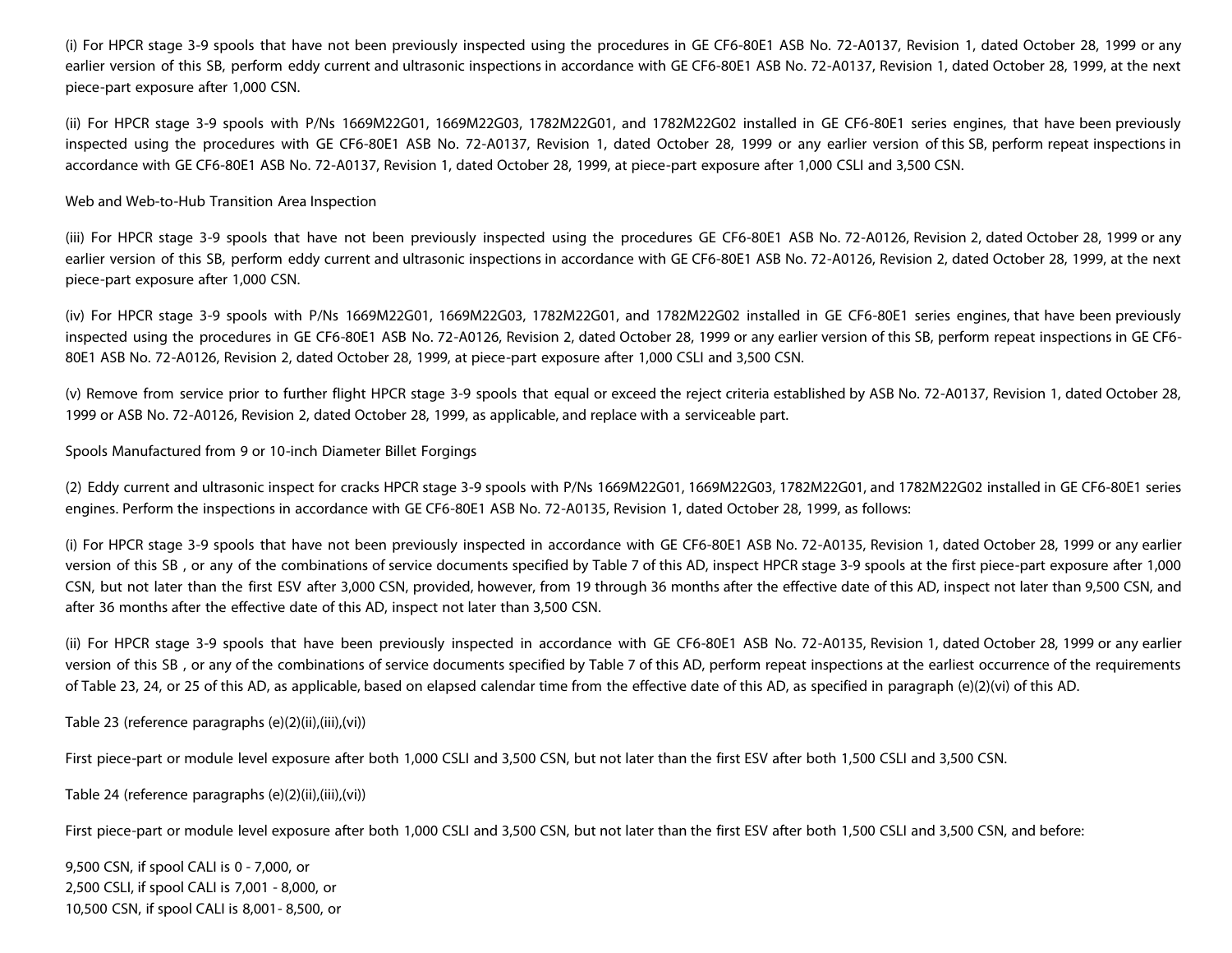2,000 CSLI, if spool CALI is greater than 8,500.

Table 25 (reference paragraphs (e)(2)(ii),(iii),(vi))

First piece-part or module level exposure after both 1,000 CSLI and 3,500 CSN, but not later than the first ESV after both 1,500 CSLI and 3,500 CSN, and before:

3,500 CSLI, if spool CALI is 0 5,000, or 8,500 CSN, if spool CALI is 5,001 - 5,500, or 3,000 CSLI, if spool CALI is 5,501 - 6,500, or 9,500 CSN, if spool CALI is 6,501 - 7,000, or 2,500 CSLI, if spool CALI is 7,001 - 8,000, or 10,500 CSN, if spool CALI is 8,001- 8,500, or 2,000 CSLI, if spool CALI is greater than 8,500.

(iii) Thereafter, inspect HPCR stage 3-9 spools at intervals not to exceed the earliest occurrence shown in Table 23, Table 24, or Table 25 of this AD, as applicable, based on the elapsed calendar time from the effective date of this AD, as specified in paragraph (e)(2)(vi ) of this AD.

(iv) Remove from service prior to further flight HPCR stage 3-9 spools that equal or exceed the reject criteria established by GE CF6-80E1 ASB No. 72- A0135, Revision 1, dated October 28, 1999, and replace with a serviceable part.

(v) HPCR stage 3-9 spools with a CSN of 10,500 or greater may not be put back in service after an ESV.

(vi) Use the Tables as follows:

(A) Use Table 23 from the effective date of this AD through 18 months from the effective date of this AD.

(B) Use Table 24 after 18 months from the effective date of this AD through 36 months from the effective date of this AD.

(C) Use Table 25 after 36 months from the effective date of this AD.

Spools Manufactured from 8-inch Diameter Billet Forgings

(3) Eddy current and ultrasonic inspect for cracks HPCR stage 3-9 spools with P/N 1782M22G04 installed in GE CF6-80E1 series engines. Perform the inspections in accordance GE CF6-80E1 ASB No. 72- A0135, Revision 1, dated October 28, 1999, as follows:

(i) For HPCR stage 3-9 spools that have not previously been inspected in accordance with GE CF6-80E1 ASB No. 72-A0135, Revision 1, dated October 28, 1999, or any earlier version of this SB, or any of the service documents listed in Table 7 of this AD, inspect at first piece-part exposure after both 1,000 CSN and the effective date of this AD.

(ii) Remove from service prior to further flight HPCR stage 3-9 spools that equal or exceed the reject criteria established by GE CF6-80E1 ASB No. 72- A0135, Revision 1, dated October 28, 1999, and replace with a serviceable part.

#### Reporting Requirement

(f) Report within 5 calendar days of inspection the results of inspections that equal or exceed the reject criteria to: William Ricci, Aerospace Engineer, Engine Certification Office, FAA, Engine and Propeller Directorate, 12 New England Executive Park, Burlington, MA 01803-5299; telephone (718) 238-7742, fax (781) 238-7199, as follows:

(1) Engine model in which the HPCR stage 3-9 spool was installed;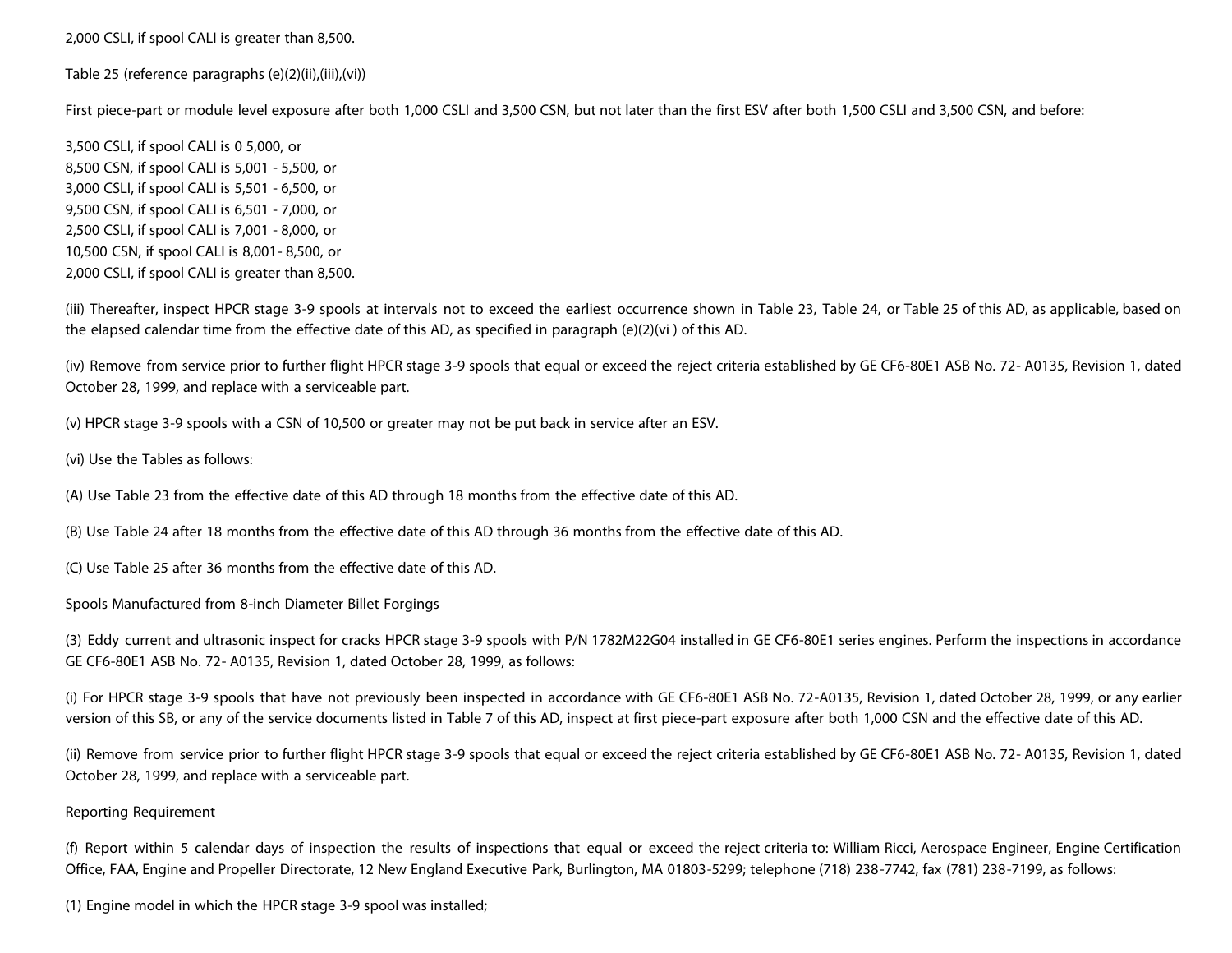(2) P/N; (3) S/N; (4) Part CSN; (5) Part CSLI; (6) Date and location of inspection.

Reporting requirements have been approved by the Office of Management and Budget and assigned OMB control number 2120-0056.

### Serviceable Part Definition

(g) For the purpose of this AD, a serviceable part for installation in an engine is defined as an HPCR stage 3-9 spool with less than 1,000 CSN or with less than 1,000 CSLI, in accordance with the inspection and pass/fail criteria contained in the applicable service documents or combinations of service documents provided by Table 26 of this AD.

## Table 26 (reference paragraph (g))

GE CF6-50 SB No. 72-888, Revision 3, dated January 31, 1991, GE CF6-50 SB No. 72-888, Revision 4, dated March 28, 1991, GE CF6-50 SB No. 72-888, Revision 5, dated November 7, 1994, GE CF6-50 SB No. 72-888, Revision 6, dated December 22, 1995, GE CF6-50 SB No. 72-1000, Original, dated December 14, 1990, GE CF6-50 SB No. 72-1000, Revision 1, dated March 28, 1991, GE CF6-50 SB No. 72-1000, Revision 2, dated September 9, 1993, GE CF6-50 SB No. 72-1000, Revision 3, dated December 22, 1995, GE CF6-50 SB No. 72-1108, Original, dated November 6, 1995, GE CF6-50 SB No. 72-1108, Revision 1, dated July 29, 1996, GE CF6-50 ASB No. 72-A1108, Revision 2, dated October 28, 1999, GE CF6-50 ASB No. 72-A1108, Revision 3, dated November 12, 1999, GE CF6-50 SB No. 72-1157, Original, dated June 6, 1998, GE CF6-50 ASB No. 72-A1157, Revision 1, dated October 28, 1999, GE CF6-50 ASB No. 72-1131, Original, dated October 27,1997, GE CF6-50 ASB No. 72-A1131, Revision 1, dated March 12,1998, GE CF6-50 ASB No. 72-A1131, Revision 2, dated October 28, 1999, GE CF6-80A SB No. 72-500, Revision 3, dated March 19, 1991, GE CF6-80A SB No. 72-500, Revision 4, dated July 1, 1991, GE CF6-80A SB No. 72-500, Revision 5, dated November 7, 1994, GE CF6-80A SB No. 72-500, Revision 6, dated December 22, 1995, GE CF6-80A SB No. 72-583, Original, dated December 20, 1990, GE CF6-80A SB No. 72-583, Revision 1, dated March 18, 1991, GE CF6-80A SB No. 72-583, Revision 2, dated July 15, 1991, GE CF6-80A SB No. 72-583, Revision 3, dated July 24, 1991, GE CF6-80A SB No. 72-583, Revision 4, dated September 15, 1993, GE CF6-80A SB No. 72-583, Revision 5, dated December 22, 1995, GE CF6-80A SB No. 72-678, Original, dated November 6, 1995, GE CF6-80A SB No. 72-678, Revision 1, dated July 29, 1996,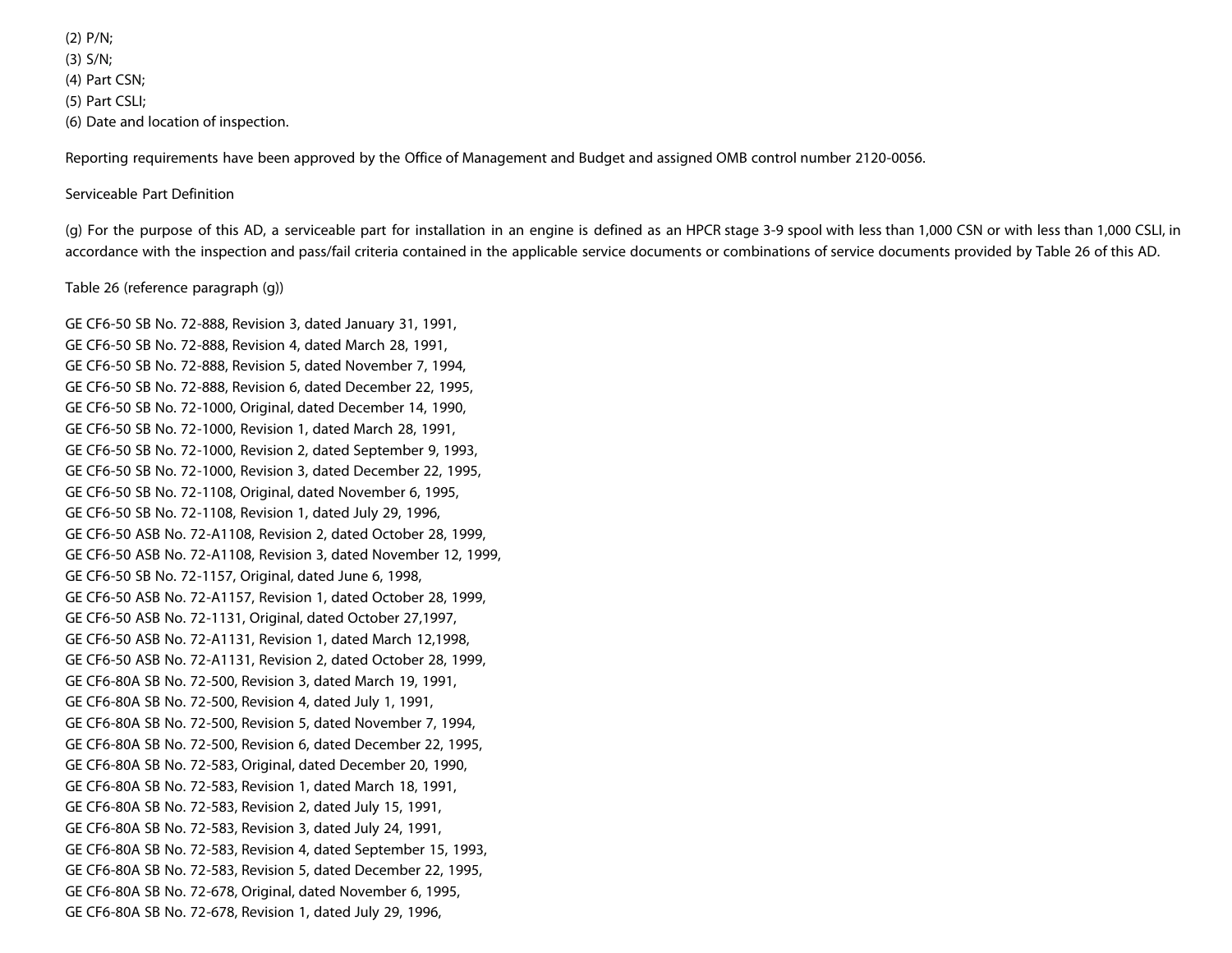GE CF6-80A ASB No. 72-A0678, Revision 2, dated October 28, 1999, GE CF6-80A ASB No. 72-A0678, Revision 3, dated November 12, 1999, GE CF6-80A SB No. 72-691, Original, dated October 22, 1997, GE CF6-80A ASB No. 72-A691, Revision 1, dated March 12, 1998,

GE CF6-80A ASB No. 72-A691, Revision 2, dated September 23, 1998, GE CF6-80A ASB No. 72-A0691, Revision 3, dated October 28, 1999, GE CF6-80A SB No. 72-719, Original, dated June 10,1998, GE CF6-80A SB No. 72-719, Revision 1, dated September 24, 1998, GE CF6-80A ASB No. 72-A0719, Revision 2, dated October 28, 1999, GE CF6-80C2 SB No. 72-418, Revision 2, May 14, 1991, GE CF6-80C2 SB No. 72-418, Revision 3, November 7, 1994, GE CF6-80C2 SB No. 72-418, Revision 4, December 22, 1995 GE CF6-80C2 SB No. 72-758, Original, dated November 7, 1994, GE CF6-80C2 SB No. 72-758, Revision 1, dated December 22, 1995, GE CF6-80C2 SB No. 72-812, Original, dated November 6, 1995, GE CF6-80C2 SB No. 72-812, Revision 1, dated January 30, 1998, GE CF6-80C2 ASB No. 72-A0812, Revision 2, dated October 28, 1999, GE CF6-80C2 SB No. 72-848, Original, dated October 27,1997, GE CF6-80C2 SB No. 72-848, Revision 1, dated December 9,1997, GE CF6-80C2 ASB No. 72-A848, Revision 2, dated March 12, 1998, GE CF6-80C2 ASB No. 72-A0848, Revision 3, dated October 28, 1999, GE CF6-80C2 ASB No. 72-A0848, Revision 4, dated November 12, 1999, GE CF6-80C2 SB No. 72-934, Original, dated June 10, 1998, GE CF6-80C2 ASB No. 72-A0934, Revision 1, dated October 28, 1999, GE CF6-80E1 ASB No. 72- A126, Original, dated January 27, 1998, GE CF6-80E1 ASB No. 72- A126, Revision 1, dated March 21, 1998, GE CF6-80E1 ASB No. 72- A0126, Revision 2, dated October 28, 1999, GE CF6-80E1 ASB No. 72- A135, Original, dated August 13, 1998, GE CF6-80E1 ASB No. 72- A0135, Revision 1, dated October 28, 1999, GE CF6-80E1 SB No. 72- 137, Original, dated June 9, 1998, GE CF6-80E1 ASB No. 72- A0137, Revision 1, dated October 28, 1999.

#### Either any one of the following:

CF6 Standard Practice Manual GEK9250 Procedures 70-32-09, Revision 71, dated October 1, 1995, CF6 Standard Practice Manual GEK9250 Procedures 70-32-09, Revision 72, dated November 15, 1996, CF6 Standard Practice Manual GEK9250 Procedures 70-32-09, Revision 74, dated May 1, 1998,

and any one of the following:

CF6 Standard Practice Manual GEK9250 Procedures 70-32-10, Revision 71, dated October 1, 1995, CF6 Standard Practice Manual GEK9250 Procedures 70-32-10, Revision 72, dated November 15, 1996, CF6 Standard Practice Manual GEK9250 Procedures 70-32-10, Revision 74, dated May 1, 1998,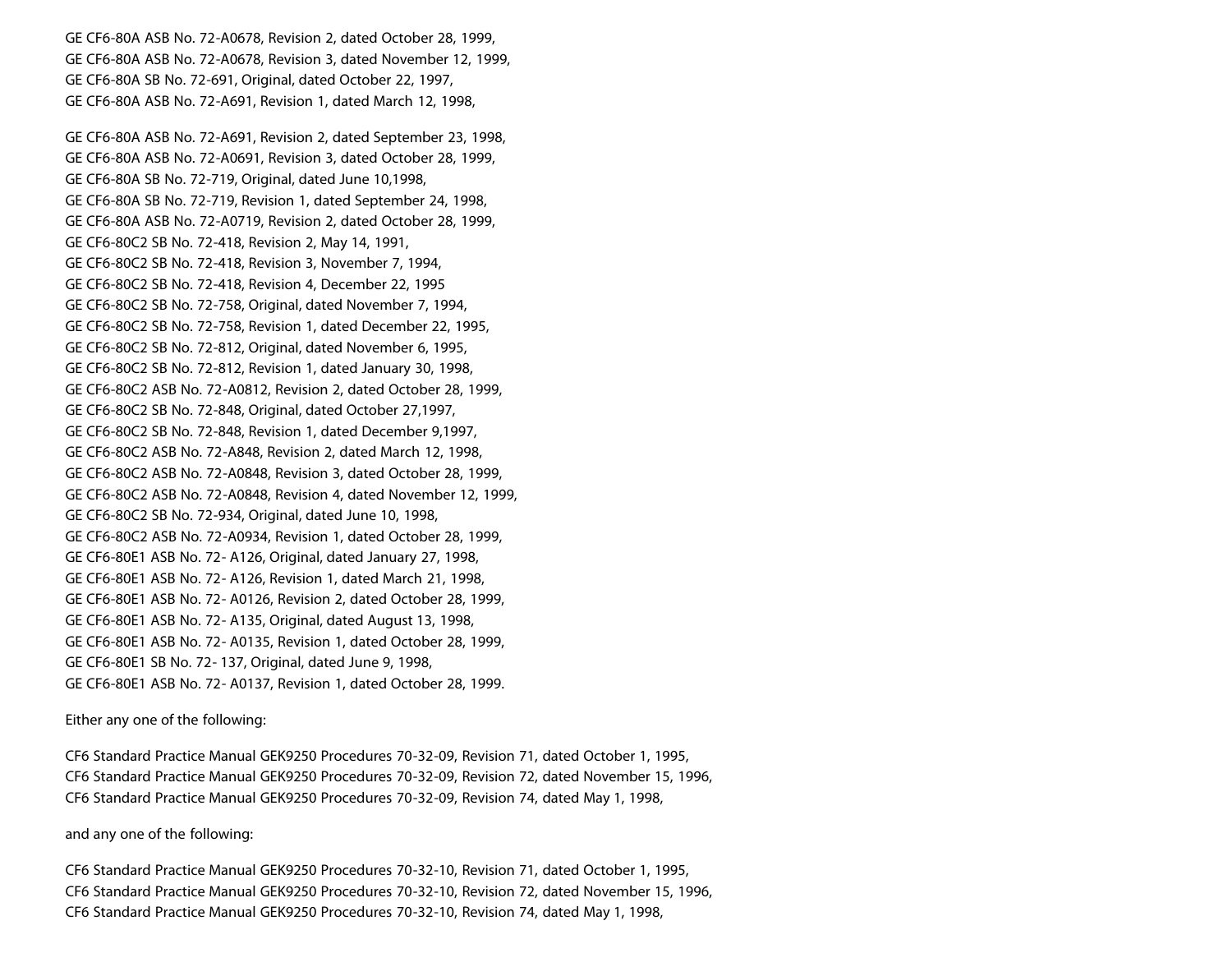CF6 Standard Practice Manual GEK9250 Procedure 70-32-10, Revision 75, dated December 15, 1998;

## or any one of the following:

CF6 Standard Practice Manual GEK9250 Procedures 70-32-13, Temporary Revision 70-25, dated August 26, 1996, CF6 Standard Practice Manual GEK9250 Procedures 70-32-13, Revision 72, dated November 15, 1996, CF6 Standard Practice Manual GEK9250 Procedures 70-32-13, Revision 73, dated November 1, 1997, CF6 Standard Practice Manual GEK9250 Procedure 70-32-13, Revision 75, dated December 15, 1998, CF6 Standard Practice Manual GEK9250 Procedure 70-32-13, Temporary Revision 70-41, dated February 10, 1999, CF6 Standard Practice Manual GEK9250 Procedure 70-32-13, Revision 76, dated May 15, 1999, CF6 Standard Practice Manual GEK9250 Procedures 70-32-17, Temporary Revision 70-39, dated December 15, 1998, CF6 Standard Practice Manual GEK9250 Procedure 70-32-17, Revision 76, dated May 15, 1999, CF6 Standard Practice Manual GEK9250 Procedure 70-32-17, Temporary Revision 70-47, dated October 28, 1999,

#### and any one of the following:

CF6 Standard Practice Manual GEK9250 Procedures 70-32-14, Temporary Revision 70-26, dated August 26, 1996, CF6 Standard Practice Manual GEK9250 Procedure 70-32-14, Revision 72, dated November 15, 1996. CF6 Standard Practice Manual GEK9250 Procedure 70-32-14, Revision 73, dated November 1, 1997. CF6 Standard Practice Manual GEK9250 Procedure 70-32-14, Revision 75, dated December 15, 1998, CF6 Standard Practice Manual GEK9250 Procedure 70-32-14, Temporary Revision 70-42, dated February 10, 1999, CF6 Standard Practice Manual GEK9250 Procedure 70-32-14, Revision 76, dated May 15, 1999, CF6 Standard Practice Manual GEK9250 Procedures 70-32-18, Temporary Revision 70-40, dated December 15, 1998. CF6 Standard Practice Manual GEK9250 Procedure 70-32-18, Revision 76, dated May 15, 1999, CF6 Standard Practice Manual GEK9250 Procedure 70-32-18, Temporary Revision 70-48, dated October 28, 1999.

## Definition of Module Level Exposure

(h) For the purpose of this AD, module level exposure is defined as separation of the fan module from the engine.

#### Definition of Piece-Part Exposure

(i) For the purpose of this AD, piece-part exposure is defined as disassembly and removal of the stage 3-9 spool from the HPC rotor structure, regardless of any blades, locking lugs, bolts or balance weights assembled to the spool.

#### Definition of ESV

(j) For the purpose of this AD, an ESV is defined as the introduction of an engine into a shop where the separation of a major engine flange will occur after the effective date of this AD. The following maintenance actions are not considered ESVs for the purpose of this AD:

(1) Introduction of an engine into a shop solely for removal of the compressor top case for airfoil maintenance;

(2) Introduction of an engine into a shop solely for removal or replacement of the Stage 1 Fan Disk;

(3) Introduction of an engine into a shop solely for replacement of the Turbine Rear Frame;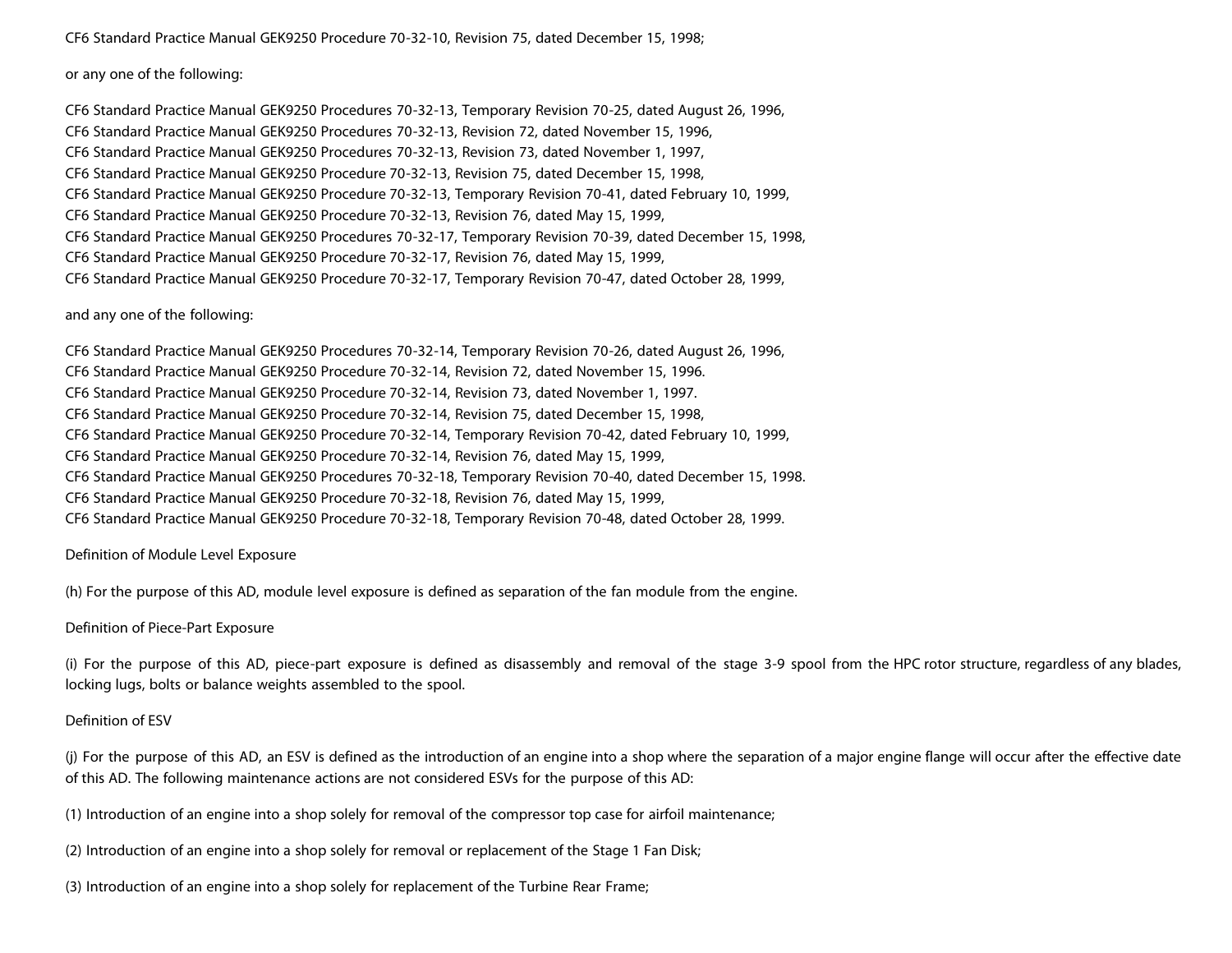(4) Introduction of an engine into a shop solely for replacement of the Accessory and/or Transfer Gearboxes;

(5) Introduction of an engine into a shop solely for replacement of the Fan Forward Case;

(6) Introduction of an engine into a shop for any combination of the above specified exceptions.

## Alternative Methods of Compliance

(k) An alternative method of compliance or adjustment of the compliance time that provides an acceptable level of safety may be used if approved by the Manager, Engine Certification Office. Operators shall submit their requests through an appropriate FAA Principal Maintenance Inspector, who may add comments and then send it to the Manager, Engine Certification Office.

Note 3: Information concerning the existence of approved alternative methods of compliance with this airworthiness directive, if any, may be obtained from the Engine Certification Office.

## Ferry Flights

(l) Special flight permits may be issued in accordance with sections 21.197 and 21.199 of the Federal Aviation Regulations (14 CFR 21.197 and 21.199) to operate the aircraft to a location where the requirements of this AD can be accomplished.

## Incorporation by Reference

(m) The actions required by this AD shall be done in accordance with the following service documents:

| Document No.                 | Pages    | Revision      | Date              |
|------------------------------|----------|---------------|-------------------|
| GE CF6-50 ASB No. 72-A1108   | $1 - 15$ | 3             | November 12, 1999 |
| Total pages: 15.             |          |               |                   |
| GE CF6-50 ASB No. 72-A1157   | $1 - 6$  |               | October 28, 1999  |
| Total pages: 06.             |          |               |                   |
| GE CF6-50 ASB No. 72-A1131   | $1 - 46$ | 2             | October 28, 1999  |
| Total pages: 46.             |          |               |                   |
| GE CF6-80A ASB No. 72-A0678  | $1 - 18$ | 3             | November 12, 1999 |
| Total pages: 18.             |          |               |                   |
| GF CF6-80A ASB No. 72-A0691  | $1 - 47$ | 3             | October 28, 1999  |
| Total pages: 47.             |          |               |                   |
| GE CF6-80A ASB No. 72-A0719  | $1 - 6$  | $\mathcal{P}$ | October 28, 1999  |
| Total pages: 6.              |          |               |                   |
| GE CF6-80C2 ASB No. 72-A0812 | $1 - 13$ | $\mathcal{P}$ | October 28, 1999  |
|                              |          |               |                   |